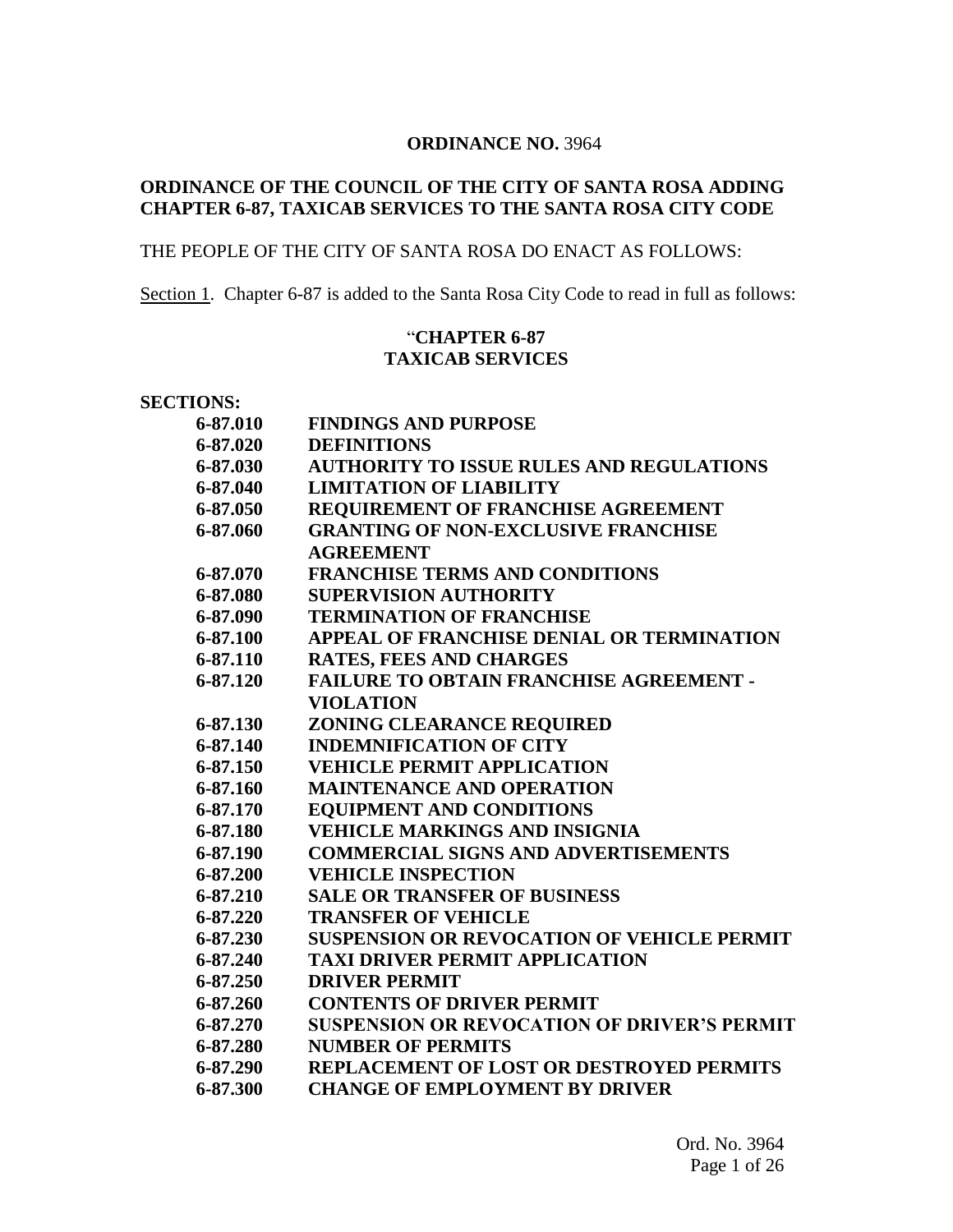| 6-87.310 | PERMITS NON-TRANSFERRABLE                          |
|----------|----------------------------------------------------|
| 6-87.320 | <b>STANDARDS FOR DRIVER CONDUCT</b>                |
| 6-87.330 | <b>TAXICAB STANDS</b>                              |
| 6-87.340 | <b>INSURANCE</b>                                   |
| 6-87.350 | <b>ALCOHOL/CONTROLLED SUBSTANCE TESTING</b>        |
| 6-87.360 | <b>FRANCHISEES NOT TO EMPLOY UNLICENSED</b>        |
|          | <b>DRIVERS</b>                                     |
| 6-87.370 | <b>TAXIMETERS</b>                                  |
| 6-87.380 | <b>RATES AND INFORMATION TO BE DISPLAYED</b>       |
| 6-87.390 | <b>EXCESSIVE CHARGES</b>                           |
| 6-87.400 | <b>REFUSAL TO CONVEY</b>                           |
| 6-87.410 | <b>DIRECT ROUTE</b>                                |
| 6-87.420 | <b>TAXICABS FROM OTHER MUNICIPALITIES</b>          |
| 6-87.430 | <b>FAILURE TO PAY UNLAWFUL</b>                     |
| 6-87.440 | <b>SERVICE PROVIDED</b>                            |
| 6-87.450 | <b>RECORD KEEPING REQUIREMENTS</b>                 |
| 6-87.460 | <b>ENFORCEMENT - VIOLATION - PUBLIC NUISANCE -</b> |
|          | <b>PENALTY</b>                                     |
| 6-87.470 | <b>SMOKING IN TAXICABS PROHIBITED</b>              |
| 6-87.480 | <b>PERMIT APPEALS</b>                              |
| 6-87.490 | <b>CHARGES AND COSTS</b>                           |
|          |                                                    |

#### **6-87.010 Findings and Purpose**

 (A) Taxicabs provide an essential component of the public transit system that serves the City. Taxicabs are operated by private individuals and companies that use public rights-of-way in the delivery of their service.

 (B) Appropriate efforts must be undertaken to ensure that taxicab operators, companies, their employees, and their drivers take all reasonable actions to protect the public health, safety, and welfare when providing taxicab services.

 (C) The City's administration of taxicab regulations should not unduly burden the taxicab industry. However, the protection of the public health, safety, and welfare shall be deemed paramount in the enforcement and interpretation of the taxicab regulations.

## **6-87.020 Definitions**

For purposes of this chapter the following terms shall be defined as follows:

(A) "Driver" means every individual who operates any taxicab or vehicle for hire as an employee of a business owner, independently owns the taxicab or vehicle for hire and operates under the auspices of such owner, or has independently contracted with such owner to operate the taxicab or vehicle for hire pursuant to a lease, license, or any other form of agreement.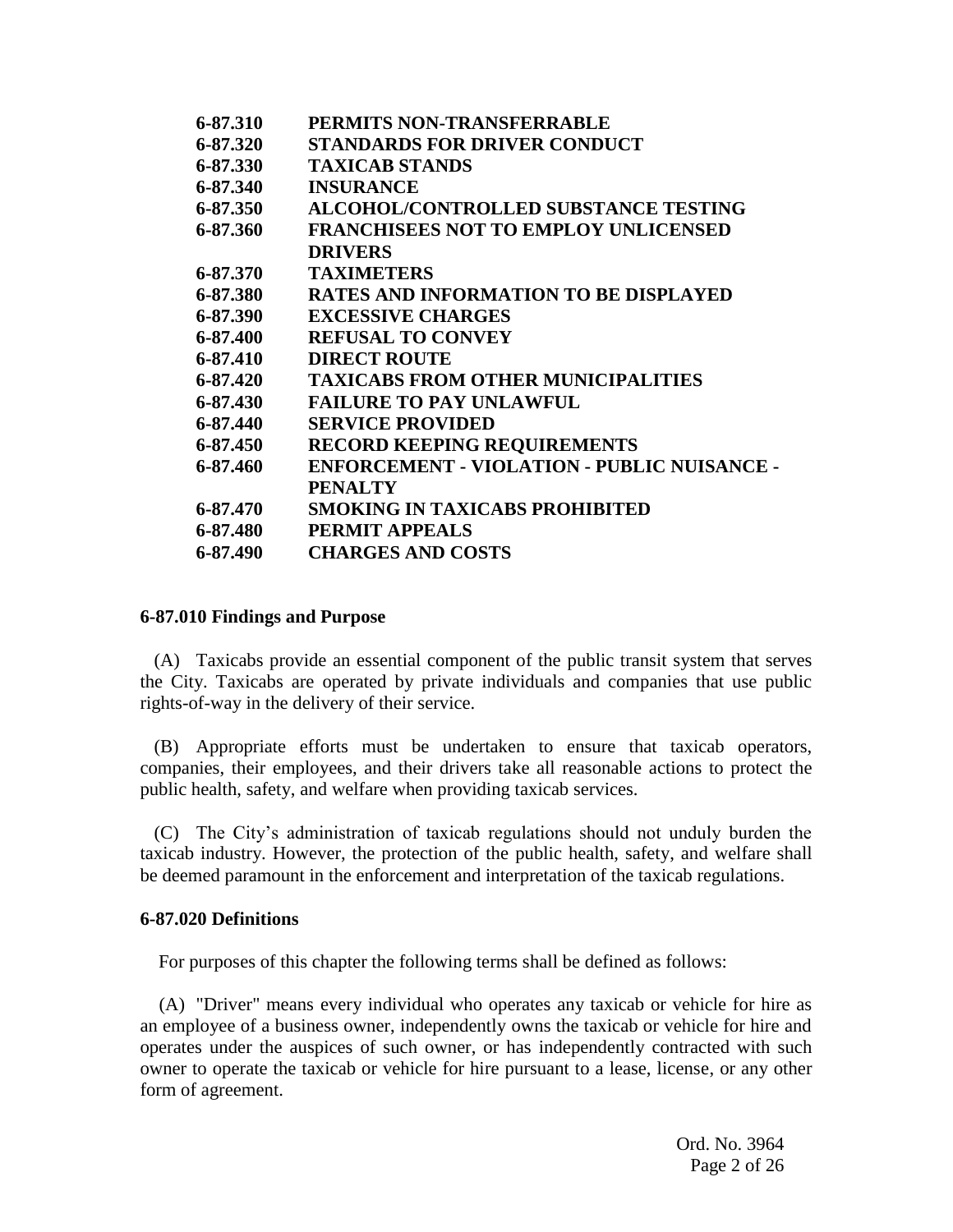(B) "Franchisee" means any entity engaged in the business carrying passengers in a taxicab, whether comprised of an individual, group of individuals, partnership, limited partnership, joint venture, corporation, or any other organizational structure indentified by name, phone number, central dispatch, color scheme, monogram, or insignia distinguishing itself from any other entity engaged in such business, and to whom a taxicab franchise agreement has been granted by the City.

(C) "Limousine" means a motor-propelled vehicle used for the transportation of passengers for hire along public streets, not over a defined route, but as to a destination in accordance with and under the direction of the person hiring such vehicle. A limousine operates from a fixed location and is hired on a contract basis only. Limousines are prearranged and not "hailed."

(D) "Motor vehicle" or "vehicle" means every motor vehicle used for public hire propelled by mechanically produced power and intended for use on public streets and highways, except street cars, trains, and motor buses.

(E) "Pedicab" means a bicycle that has three or more wheels, that transports, or is capable of transporting, passengers on seats attached to the bicycle, that is operated by an individual, and that is used for transporting passengers for any form of consideration; or a bicycle that pulls a trailer, sidecar, or similar device, that transports, or is capable of transporting, passengers on seats attached to the trailer, sidecar, or similar device, that is operated by an individual, and that is used for transporting passengers for any form of consideration.

(F) "Stand" or "taxi stand" means a portion of the public street designated by the City for the sole use of authorized taxicabs while awaiting employment.

(G) "Taxicab" or "taxi" or "cab" means every motor vehicle having a seating capacity of less than eight passengers that regularly engages in the business of carrying passengers for hire over the public streets of the City not operating on a fixed route or schedule. For the purposes of this chapter, this shall not include the sole act of delivering any passenger to a location within the City from beyond the boundary limits of the City. This definition does not include limousines, pedicabs, or buses.

(H) "Taximeter" means any mechanical or electronic instrument, appliance, device, or machine by which the charge for hire of a motor vehicle is mechanically calculated, either for distance traveled or time consumed, or both, and upon which instrument, appliance, device, or machine such charge is indicated by figures.

(I) "Vehicle for hire" means any motor or electric vehicle offered to the public for hire with the services of a driver, whether equipped with a taximeter, used for the transportation of passengers over the public streets of the City, irrespective of whether such operations extend beyond the boundary limits of the City, at rates per distance, trip, per hour, per day, per week, per month, and where transportation is under the control, as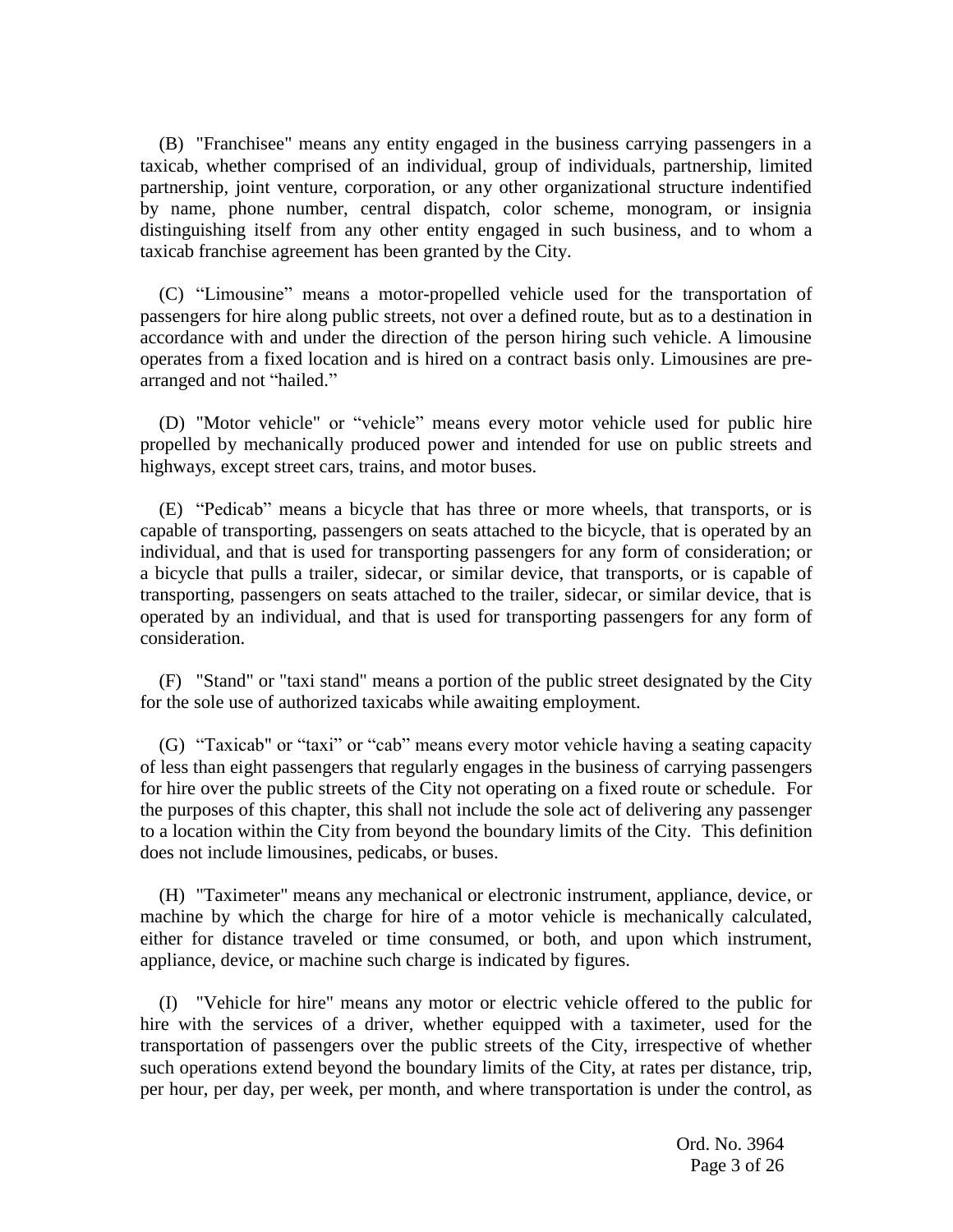to route, of the persons hiring it; except however, that vehicles for the sole transportation of handicapped persons, hearses, ambulances, interurban trains, motor, or trolley buses are not included within this definition.

## **06-87.030 Authority to Issue Rules and Regulations**

 (A) The Police Chief or designee shall be charged with administering and enforcing the provisions of this chapter.

 (B) The Police Chief or designee is authorized to establish rules and regulations that are consistent with and necessary to administer this chapter.

## **06-87.040 Limitation of Liability**

By adopting this ordinance, the City is assuming an undertaking only to promote the general welfare. It is not assuming, nor is it imposing on its employees, any obligation the breach of which may create liability in money damages to any person who claims that the breach was a substantial factor in causing injury.

## **06-87.050 Requirement of Franchise Agreement**

(A) Any person or entity who engages in providing taxicab service within the City shall be required to enter into a non-exclusive Franchise Agreement with the City to provide such service.

(B) In addition to the franchise agreement, every franchisee shall obtain and maintain at all times during the franchisee's operations all applicable permits and licenses required by any public agency having jurisdiction over the operation of the business.

## **06-87.060 Granting of Non-Exclusive Franchise Agreement**

(A) The Police Chief shall be authorized to grant non-exclusive franchises to qualified persons or entities in accordance with this chapter.

(B) In order to be granted a non-exclusive franchise, each applicant is required to provide the following:

- (1) A signed and completed application for a non-exclusive franchise on a form approved by the Police Chief and the City Attorney;
- (2) Proof of insurance in the amounts specified in Section 6-87.340 and a vehicle permit as set forth in section 6-87.150;
- (3) A signed indemnification and hold harmless agreement as required in Section 6-87.140;
- (4) A current schedule of rates or fares charged for carrying passengers.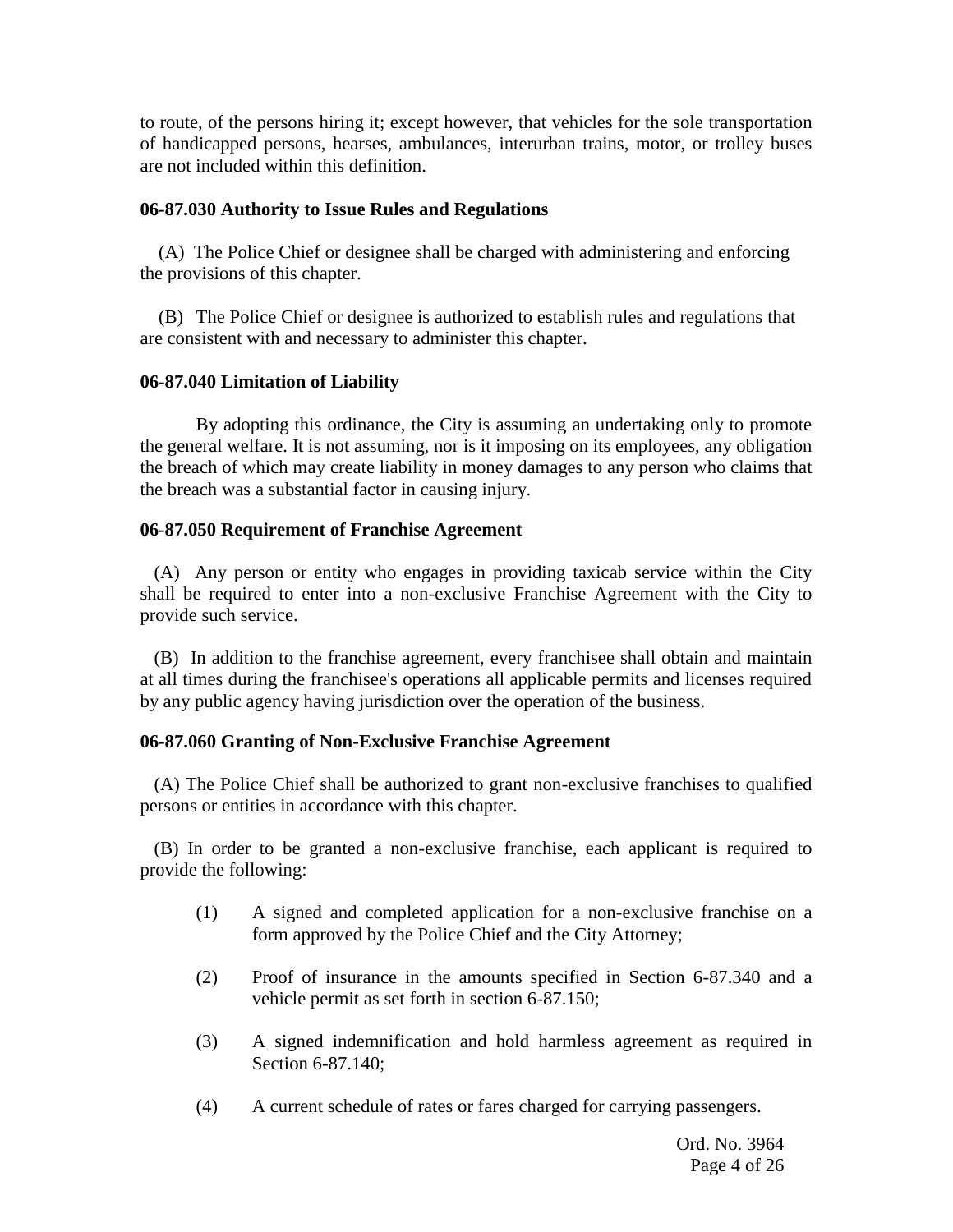(5) A statement of the location of the garage from where the taxicab(s) will be dispatched, the location of the business office, and a land line phone number.

(C) The Police Chief shall have the discretion to deny any application for a nonexclusive franchise under any of the following circumstances:

- (1) Failure to comply with any of the provisions set forth in subsections (B) above;
- (2) Evidence that the applicant's franchise was previously terminated within five (5) years prior to the date of the application;
- (3) Evidence that the applicant previously operated a taxicab service in the City without holding a valid franchise after the date this ordinance takes effect; or
- (4) A finding that the applicant lacks sufficient experience or equipment to safely comply with the requirements of this chapter.

(D) Any applicant whose application for a franchise is denied shall have the right to appeal the denial to the Council as provided under Section 6-87.100.

## **06-87.070 Franchise Terms and Conditions**

The franchise agreement shall provide, but not be limited to:

 (A) Non-Exclusive Right of Franchisee. The agreement shall provide that the franchisee is granted a non-exclusive franchise to provide taxicab service within the City.

 (B) Franchise Fee. The agreement shall provide that the franchisee must pay to the City a franchise fee in the amount of two (2) percent of the gross revenues generated by the franchisee from services performed within the City on the dates specified in the agreement. The Council shall retain the power, by resolution, to amend the amount of the franchise fee as the Council deems necessary to protect the interests of the City.

 (C) Additional Terms and Conditions. The Council shall retain the power, by resolution, to provide for the inclusion in such agreement of such additional terms and conditions as the Council deems necessary to protect the interests of the City.

#### **06-87.080 Supervision Authority**

The Police Chief shall have the authority to supervise the operations of the franchisee and the provision of taxicab services.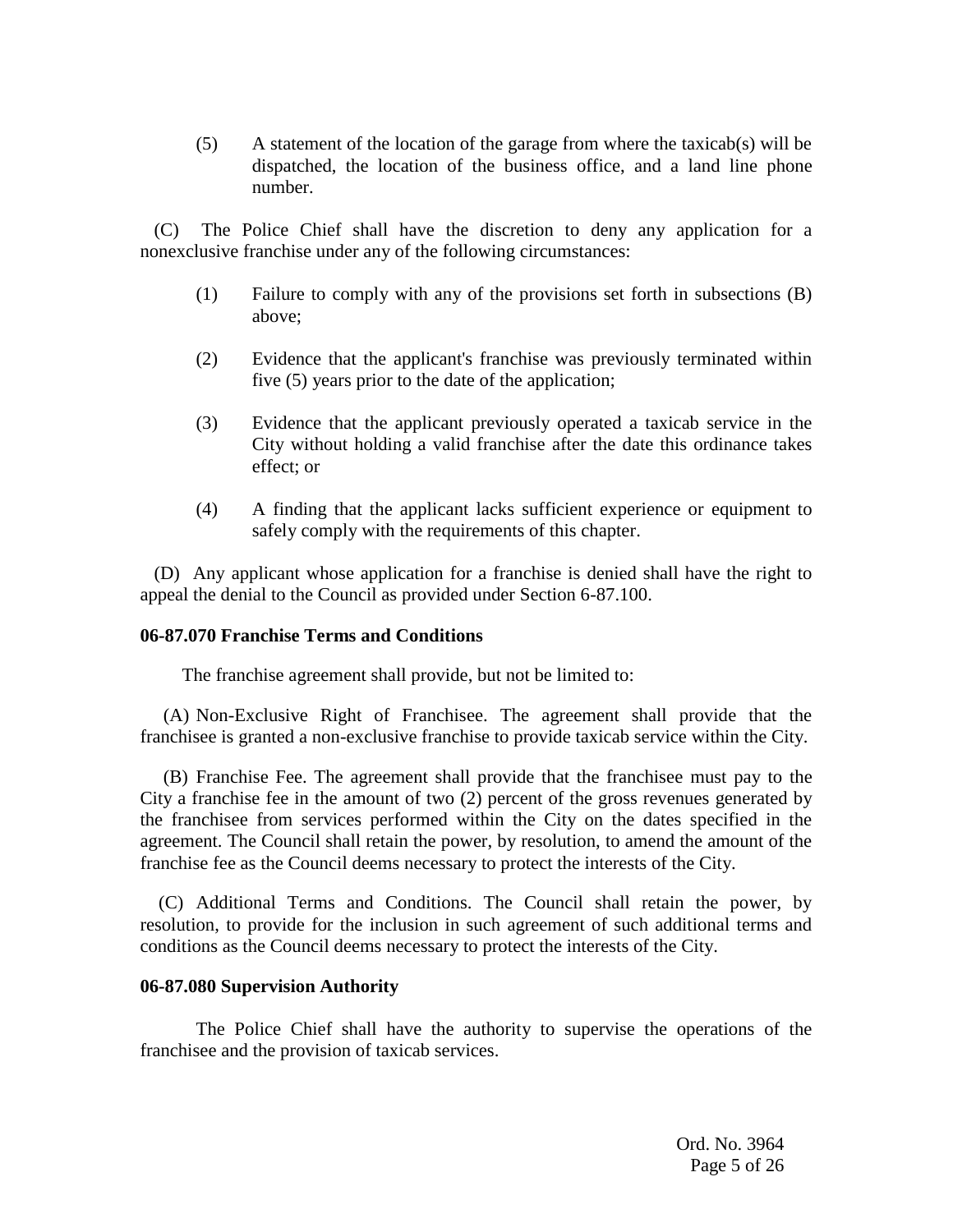#### **06-87.090 Termination of Franchise**

 (A) The City shall have the right to terminate a franchise based on the Police Chief's determination that an event of default has occurred as defined in the franchise agreement.

 (B) The franchise shall have no right or authority to engage in taxicab operations in the city for a period of five (5) years from the date of the termination. After five (5) years, should the franchisee provide proof that the event causing the franchisee to default has been corrected, and at the sole and complete discretion of the City, the franchisee may be reinstated upon re-submittal of an application to provide non-exclusive taxicab service.

 (C) Any franchisee whose franchise is terminated shall have the right to appeal such determination to the Council as provided in Section 06-87.100.

## **06-87.100 Appeal of Franchise Denial or Termination**

 (A) Any person whose application for a franchise is denied or whose franchise is terminated may appeal such decision to the Council by filing with the City Clerk, within ten (10) days from and after the date of denial or termination of the franchise, a written notice of appeal and shall set forth the grounds for such appeal.

 (B) The Council shall hold an appeal hearing not later than forty-five (45) days following the receipt of the written request. The Council shall render its decision after the close of the appeal hearing and its decision shall be final.

## **06-87.110 Rates, Fees and Charges**

The Council may by resolution, or an approved franchise agreement, place a limit on the rates, fees and charges (collectively "fees") franchisees may charge to their customers within the City. No franchise shall charge any fees which are greater than the maximum permitted, unless otherwise authorized in this chapter.

## **06-87.120 Failure to Obtain Franchise Agreement - Violation**

It shall be unlawful for any person or entity to provide taxicab services within the City without obtaining a franchise as required. A violation of this provision shall constitute a misdemeanor.

## **06-87.130 Zoning Clearance Required**

 (A) No franchisee shall conduct or otherwise maintain in or upon any premises in the City, a taxi business office, or a garage or other facility from which a taxicab will be dispatched, maintained or parked when not in service, without (i) a valid Zoning Clearance when required under Section 20-52.020, or (ii) a home occupation approval when required under Section 20-42.070.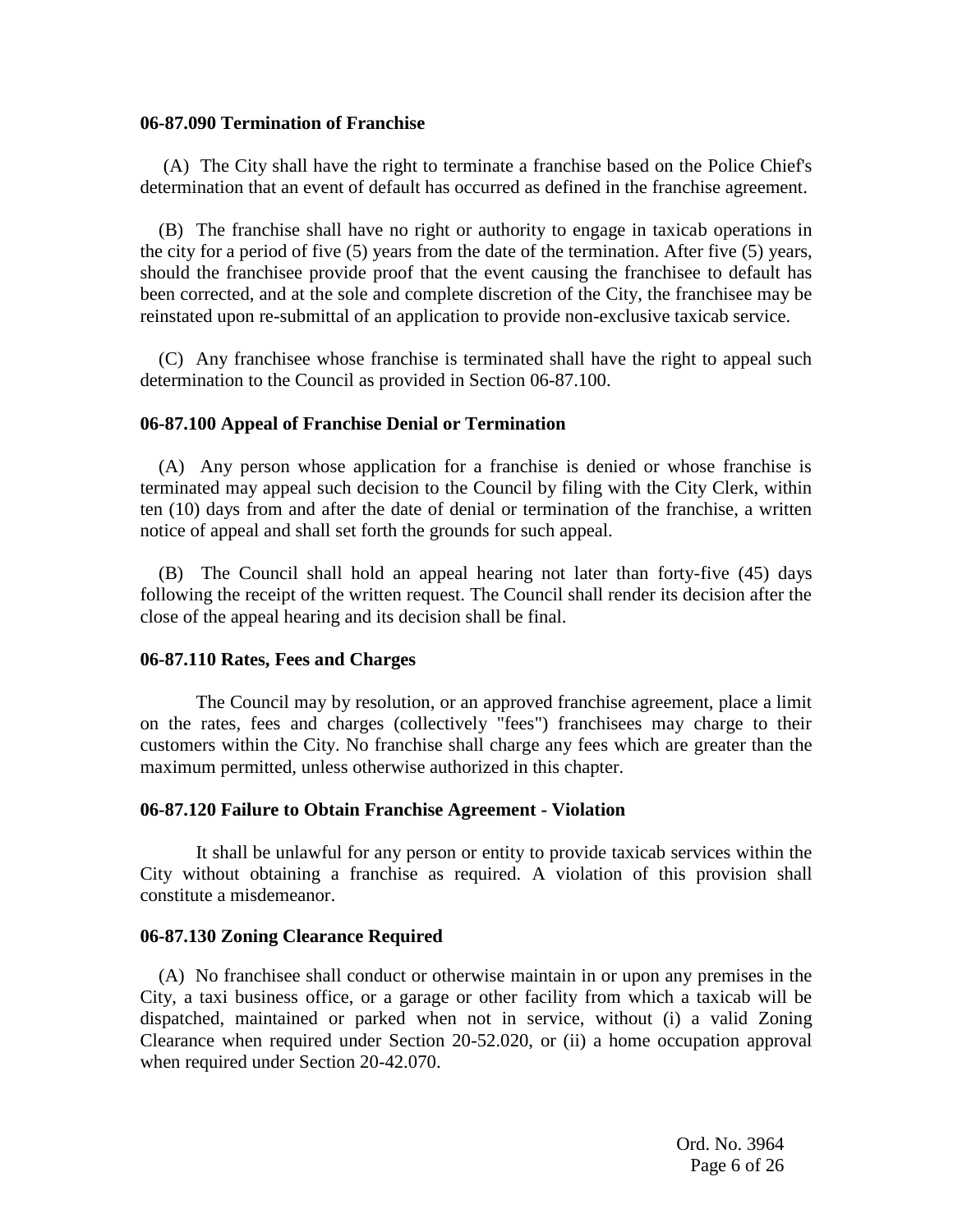(B) It is unlawful for any person to operate, conduct or maintain a taxicab business office or a garage or other facility from which a taxicab will be dispatched, maintained or parked when not in service, in the City without first having obtained a Zoning Clearance or home occupation approval when required.

## **06-87.140 Indemnification of City**

Each franchisee for taxicab services shall, in written agreement, indemnify and hold harmless the City and its agents, officers and employees from and against any and all claims asserted or liability established for damages or injuries to any person or property that arise from, or are connected with, or are caused by the willful or negligent acts or omissions of the franchisee, or it agents, officers, employees or contractors.

## **06-87.150 Vehicle Permit Application**

(A) Vehicle Permit Application. Each franchisee operating in the City must have a vehicle permit from the City for each vehicle that will be operated as a taxicab. The vehicle permit application shall be typed or printed and signed by the owner of the taxicab business, and shall set forth all the information required in the permit application form and accompanying documentation, including, but not limited to the following:

- (1) A copy of the current valid State of California vehicle registration under the owner's name or business name, license plate number and corresponding vehicle identification number of each vehicle to be operated in the City;
- (2) A current "Certificate of Inspection" from the Sonoma County Weights and Measures Department listing the vehicle or vehicles with certified taximeters;
- (3) Valid vehicle brake inspection certificate from a California state approved vehicle brake inspection station along with any work-order form from the inspection station for each vehicle to be operated in the City;
- (4) Certificates of insurance from the insurance carrier verifying the coverage required by this chapter for each vehicle to be operated in the City;
- (B) Issuance of Vehicle Permit
	- (1) A vehicle permit may be granted only if the City determines that the applicant has complied with all of the following:
		- (a) Has submitted a complete application;
		- (b) Has not made any omission or untrue statement or provided fraudulent documentation with the franchise application;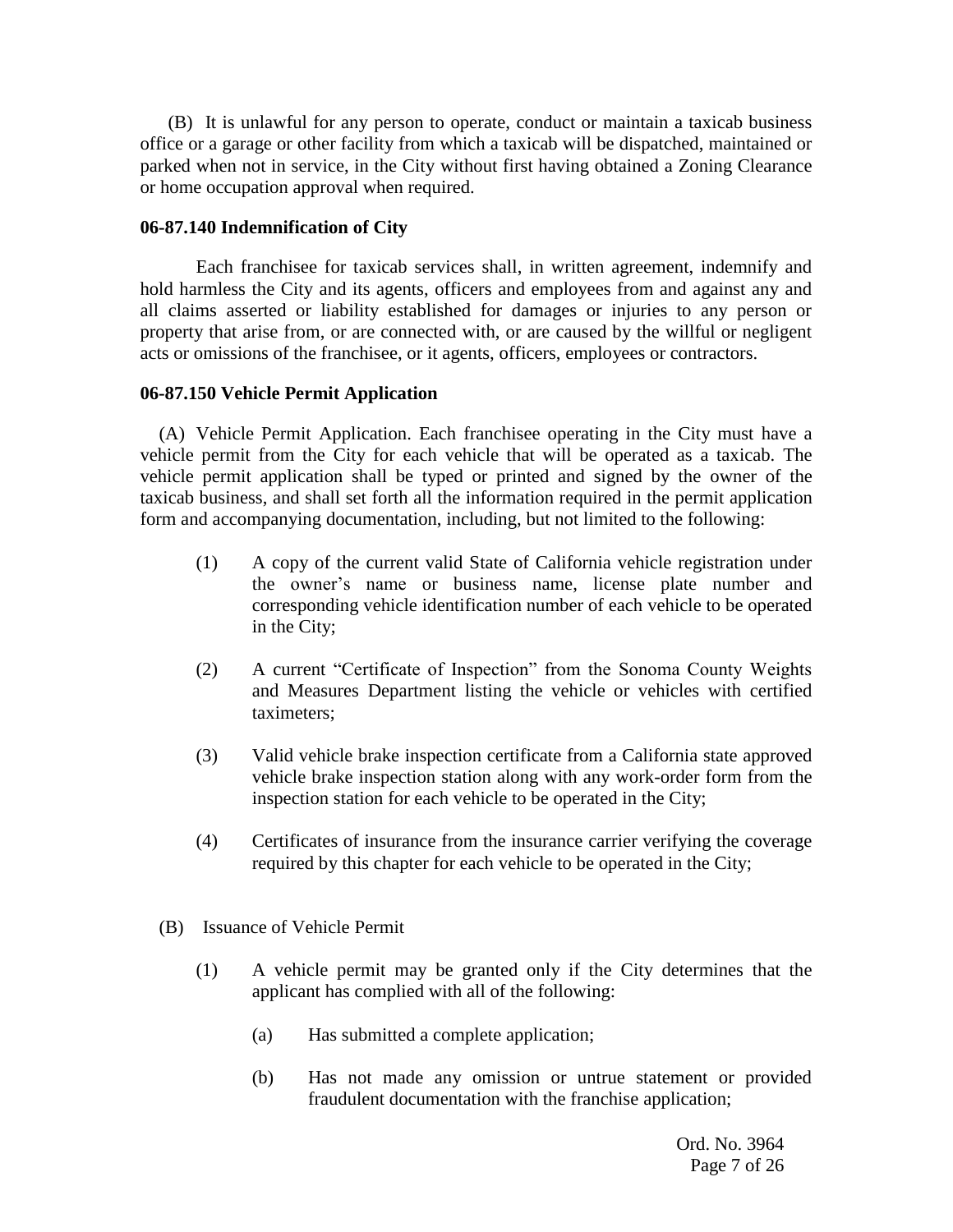- (c) Has complied with all provisions of this chapter;
- (d) Has submitted a color scheme or insignia pursuant to Section 6-87- 180.
- (2) The City may deny a vehicle permit if it determines that approval would pose an unreasonable risk to the public safety or welfare.
- (3) Issuance of a vehicle permit is conditional upon the applicant obtaining a franchise to provide taxicab services and ensuring that any driver of the vehicle has been issued a driver's permit as set forth below.
- (4) Any and all fees associated with this permitting process are nonrefundable.

(C) The City may charge a fee for processing each application for a vehicle permit and shall recover the cost of each inspection and/or re-inspection of the vehicle. The fee shall be set, and may be adjusted, by City Council resolution. The City shall notify the applicant of a denial of issuance of a permit in writing. The notice shall contain a statement of the facts upon which the City has acted in denying issuance of the permit. The notice shall contain a statement of the appeal procedure contained in Section 6- 87.480, Permit Appeals.

(D) The taxicab vehicle permits issued under the provisions of this chapter shall be effective only for the calendar year for which the permit is issued. All permits shall expire on December  $31<sup>st</sup>$  of the year for which the permit is issued and must be renewed annually by submitting a completed application to the city no later than November  $15<sup>th</sup>$ . Any applications or applications for renewal which are submitted after this date are subject to a late fee, as established by resolution of the City Council. A renewal of a taxicab vehicle permit may be denied on any grounds that are grounds for denial or revocation as set forth in this chapter.

(E) Vehicle permits may be suspended or revoked by the City for violation of any of the terms of this chapter, for violation of any of the permit terms or for misuse or abuse of the privilege granted by this chapter.

#### **06-87.160 Maintenance and Operation**

(A) It shall be unlawful for any owner or driver to operate, or cause to be operated, any taxicab that has any defective, unsafe, or unsanitary condition.

(B) No owner or driver shall transport any number of persons unless each person can be safely accommodated within the taxicab.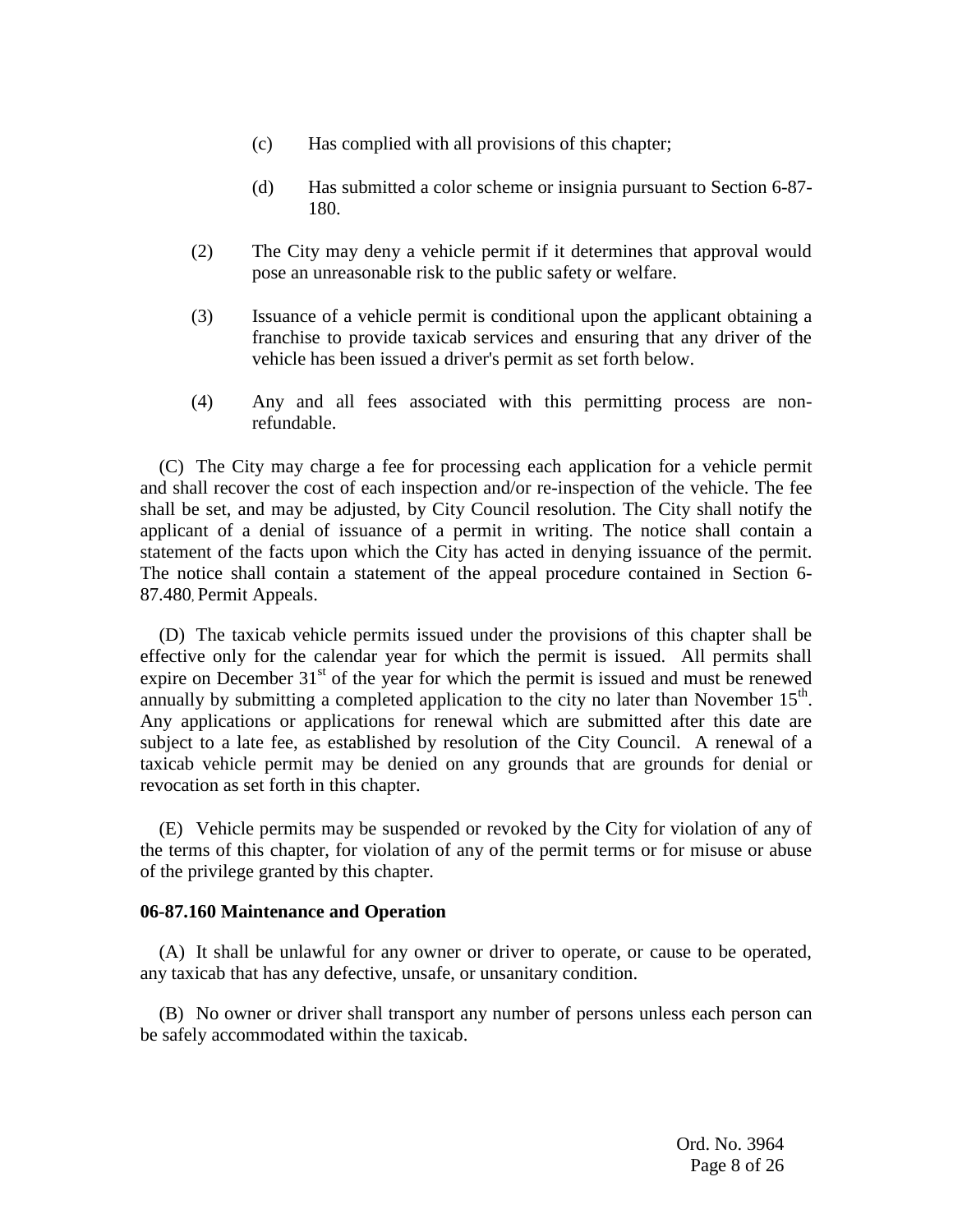(C) No driver of a taxicab shall refuse to transport any person who desires and requests to purchase transportation in a sober and orderly manner, if such taxicab is in service and available to the public at that time.

(D) All taxicabs shall be checked daily to ensure that equipment is in proper working condition.

(E) The interior and exterior of any vehicle shall be clean and well maintained meeting California Vehicle Code requirements and the requirements of this chapter at all times when in operation.

(F) It is unlawful for a taxicab to be stored or parked on any public street for a period of time exceeding ten (10) minutes, except as provided in Section 6-87.330.

## **06-87.170 Equipment and Conditions**

(A) Each taxicab operated under a taxicab permit issued pursuant to this chapter shall at all times have:

- (1) One operable safety belt for each passenger carried;
- (2) A spare tire, capable of being used on any of the wheels of the vehicle;
- (3) A set of tools for changing tires;
- (4) A workable flashlight readily available to the driver;
- (5) Two independently acting and entirely separate braking systems in proper operating order;
- (6) Safety or shatterproof glass;
- (7) A two-way radio and/or operable cellular telephone in an "on and operating" position for the entire time the taxicab is in service and available to the public;
- (8) An interior light of not less than two candlepower so arranged as to illuminate the entire passenger compartment. The light shall be kept constantly lighted at all times while any passengers are being loaded into or unloaded from any vehicle.
- (9) No after-market window tinting, shades or blinds over the windows of any vehicle while it is occupied.
- (B) Each taxicab shall be maintained in such condition so that:
	- (1) All doors, windows, hood, and trunk will open and close securely;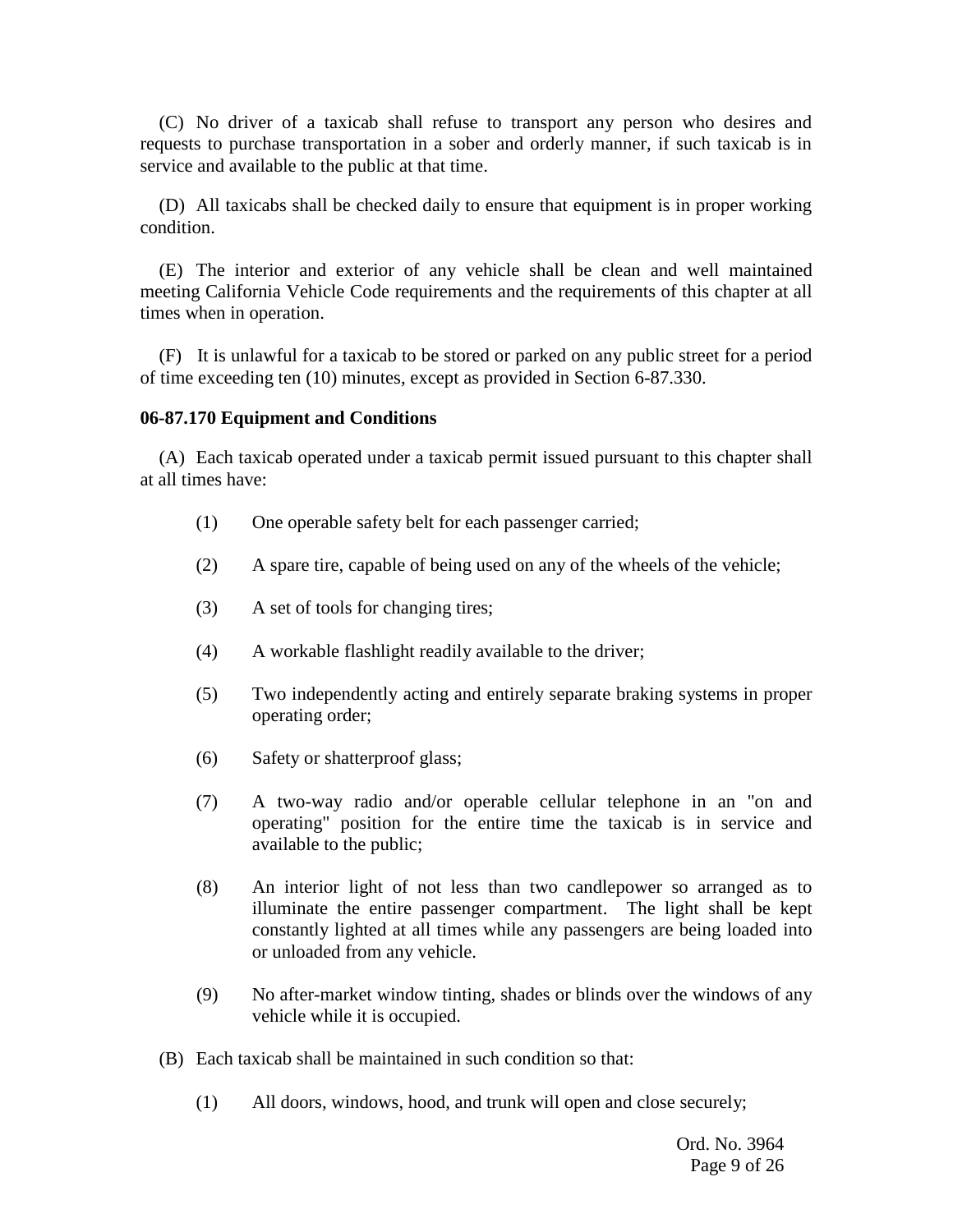- (2) The inside of the taxicab and the luggage compartment are free of litter and trash, and shall not soil, rip, or otherwise damage the passenger's clothing or effects;
- (3) The exterior of the taxicab is clean and in good repair, and does not have any peeling paint, dents, paint primer, rust, or missing components that are discernable from a distance of five feet from the taxicab.

(C) Upon receipt of a citizen's complaint or police officer's observation regarding the mechanical condition of a taxicab, or following the taxicab's involvement in an accident, the City may require any or all of the following:

- (1) A visual inspection of the taxicab by a representative of the City;
- (2) An interview by a representative of the City with the owner or driver of the taxicab regarding the mechanical condition of the taxicab;
- (3) A sworn statement that the taxicab is in safe operating condition, made by either the proprietor of a service or repair garage engaged in auto repair who is licensed by the State of California, or by a mechanic licensed by the State of California and employed by the franchisee, who has inspected and examined the taxicab.
- (4) If the owner, driver, or operator of the taxicab refuses to submit to an inspection the City may issue an order prohibiting such vehicle from use in taxicab service.

(D) Upon determination that any vehicle operated under a vehicle permit is not in safe operating condition, the City may issue an order requiring that the vehicle be taken out of service until it has been repaired to the satisfaction of the City.

(E) Members of the Santa Rosa Police Department are authorized to cite any person for operating a taxicab without a valid taxicab certificate, license, or permit required by this chapter and may impound and retain possession of any vehicle used in violation of this chapter as allowed by Government Code Section 53075.61, and as it may be amended.

## **06-87.80 Vehicle Markings and Insignia**

- (A) Taxicab Color Scheme approval
	- (1) A unique and characteristic color scheme approved by the City shall be used by each franchisee operating a taxicab in the City to distinguish all of the taxicabs the franchisee operates. The scheme shall not be used by any other franchisee.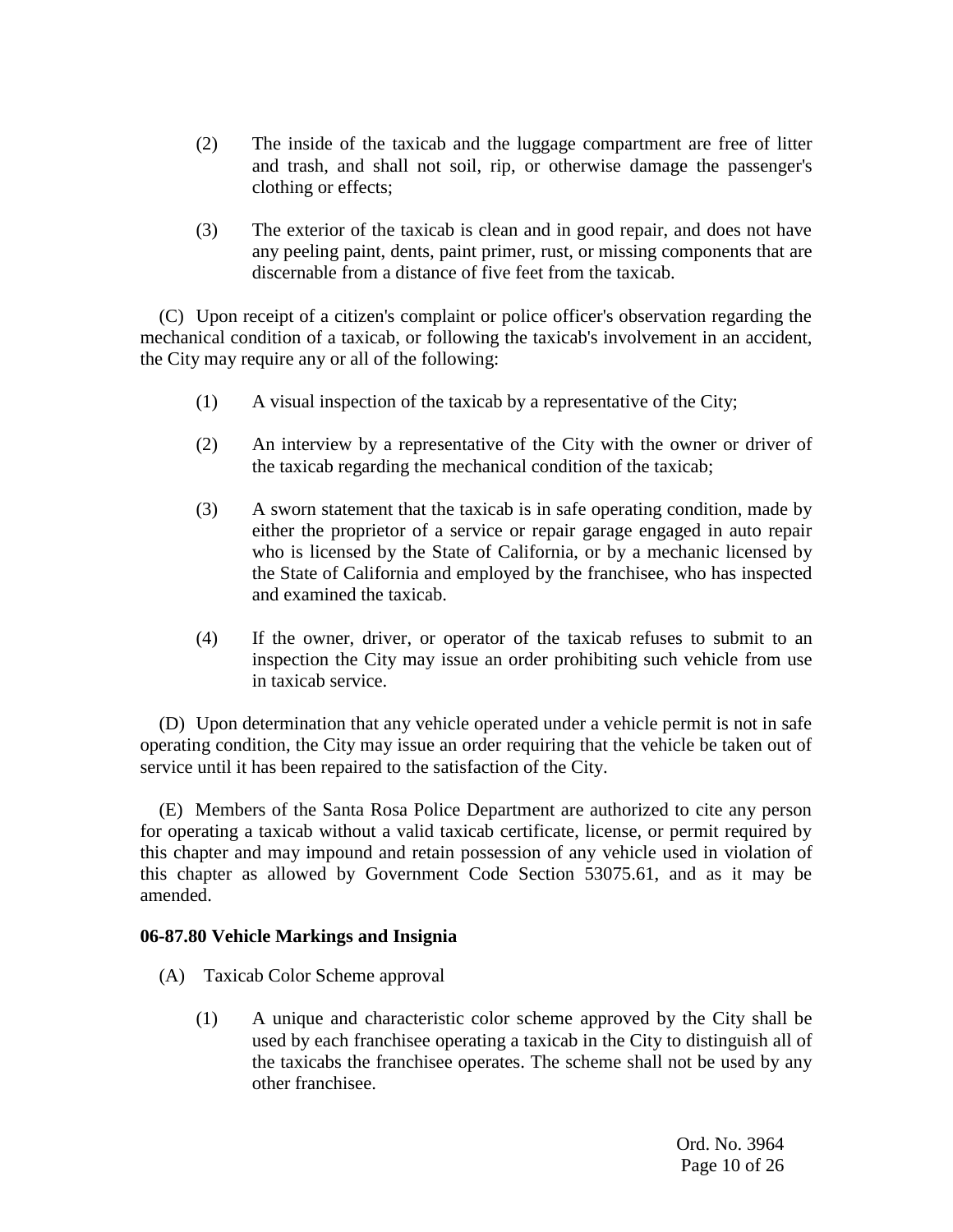(2) No change in the color scheme or distinguishing characteristics of any taxicab shall be made without prior written permission from the Police Department.

(B) It is unlawful to operate a taxicab within the City that does not have printed or placed upon the vehicle, which is either painted or permanently affixed:

- (1) The name of the taxi company on both sides and the rear of the vehicle. All lettering shall not be less than three (3) inches in height.
- (2) The company's telephone number printed or placed upon both sides of the vehicle. All lettering shall not be less than two inches in height.
- (3) A number to identify each taxicab assigned by the City at the time vehicle permit is awarded. This number shall be printed or placed upon the rear of the vehicle and both the driver and passenger front fenders. The lettering shall not be less than three (3) inches in height.
- (4) All lettering and numbering shall be affixed to the vehicle at all times and shall be of a color that contrasts with the color of the vehicle.
- (5) The dome light marker on top of the vehicle shall read the same as the company name printed on both sides and the rear of the vehicle or shall only read "Taxi."
- (6) The City issued vehicle permit shall be located inside the lower left corner (driver-side) of the rear window.

## **06-87.190 Commercial Signs and Advertisements**

Commercial and advertisement signs may be affixed onto the vehicle, but shall not in any way obstruct the view of the driver or the identification insignia on the vehicle.

## **06-87.200 Vehicle Inspection**

(A) Before a vehicle permit is issued, each vehicle for which a vehicle permit is requested shall be delivered to one of the State of California approved vehicle brake inspection stations for inspection to ascertain whether such vehicle and equipment comply with the provisions of this chapter. Approved State of California vehicle brake inspection stations can be located on the State of California website at [http://www.autorepair.ca.gov/.](http://www.autorepair.ca.gov/)

(B) Any vehicle which is found after inspection to be unsafe or in any way unsuitable for service, shall not be issued a vehicle permit and may immediately be ordered out of service. Before a vehicle permit is issued or the vehicle is again placed in service, it shall be placed in a safe and sanitary condition, inspected, and a completed inspection form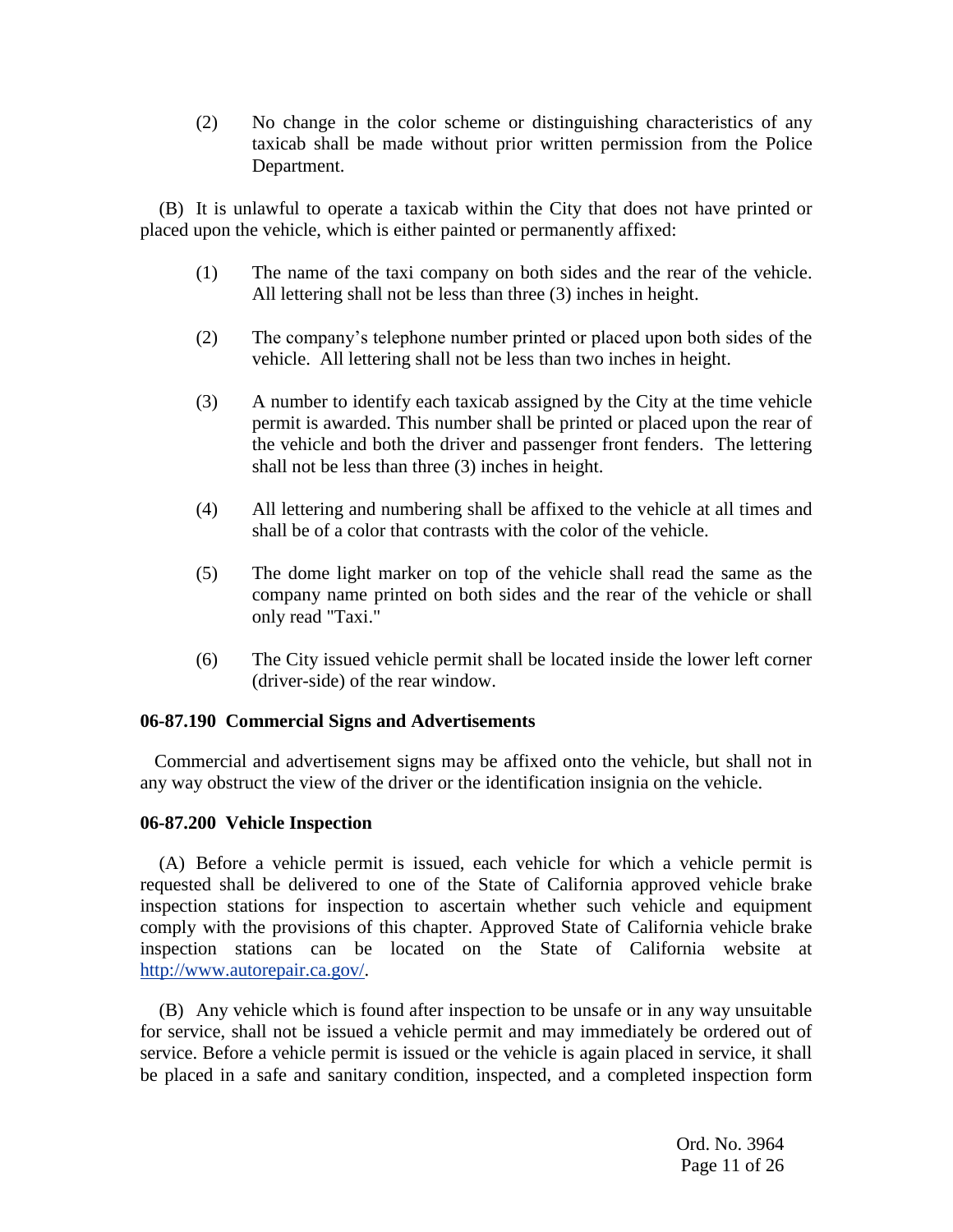filed with the Police Department. Each vehicle to be operated shall be reinspected upon annual renewal of the vehicle permit.

(C) Final inspection of each vehicle shall be conducted by the Police Department to ensure that the vehicle has met all the requirements of this chapter.

(D) Any and all fees associated with this permitting process shall be non-refundable.

(E) The Police Chief is charged with the authority to enforce this Chapter. Members of the Police Department shall have the right, after displaying the proper identification, to enter into or upon any permitted vehicle for hire in the City for the purpose of ascertaining whether or not any of the provisions of this chapter are being violated. The scope of this inspection is limited to determining compliance with the requirements of this chapter and may be done at random without notice, warrant, or individualized suspicion of wrongdoing.

## **06-87.210 Sale or Transfer of Business**

(A) Any franchise granted by the City shall not be transferred, sold, leased, assigned, relinquished or delegated to another person, either in whole or in part, without the prior written approval of the City. The City shall not unreasonably withhold approval of a franchise sale or assignment provided that it does not unreasonably impact competition and the buyer or assignee meets all of the requirements established by this Chapter and is qualified to perform the obligations required.

 (B) The franchisee shall promptly notify the Police Chief, in writing, in advance of any proposed sale, assignment or transfer. In the event that the City approves any sale, assignment or transfer, the approval shall not relieve the franchisee of any of its obligations or duties under the franchise agreement unless it is modified in writing to that effect.

## **06-87.220 Transfer of Vehicle**

 In the event a franchisee sells or transfers title of a taxicab for which a permit has been issued, or in the event the vehicle has been destroyed or totaled, the franchisee shall notify the police department within ten (10) days.

## **06-87.230 Suspension or Revocation of Vehicle Permit**

 **(**A) The City shall have the power to suspend or revoke a vehicle permit issued under this chapter on any grounds stated in this chapter and on any of the following grounds:

- (1) Failure to maintain insurance as required by this Chapter, including renewal of insurance prior to the expiration date of the policy;
- (2) The violation by the franchisee of any terms, conditions, or requirements of this chapter;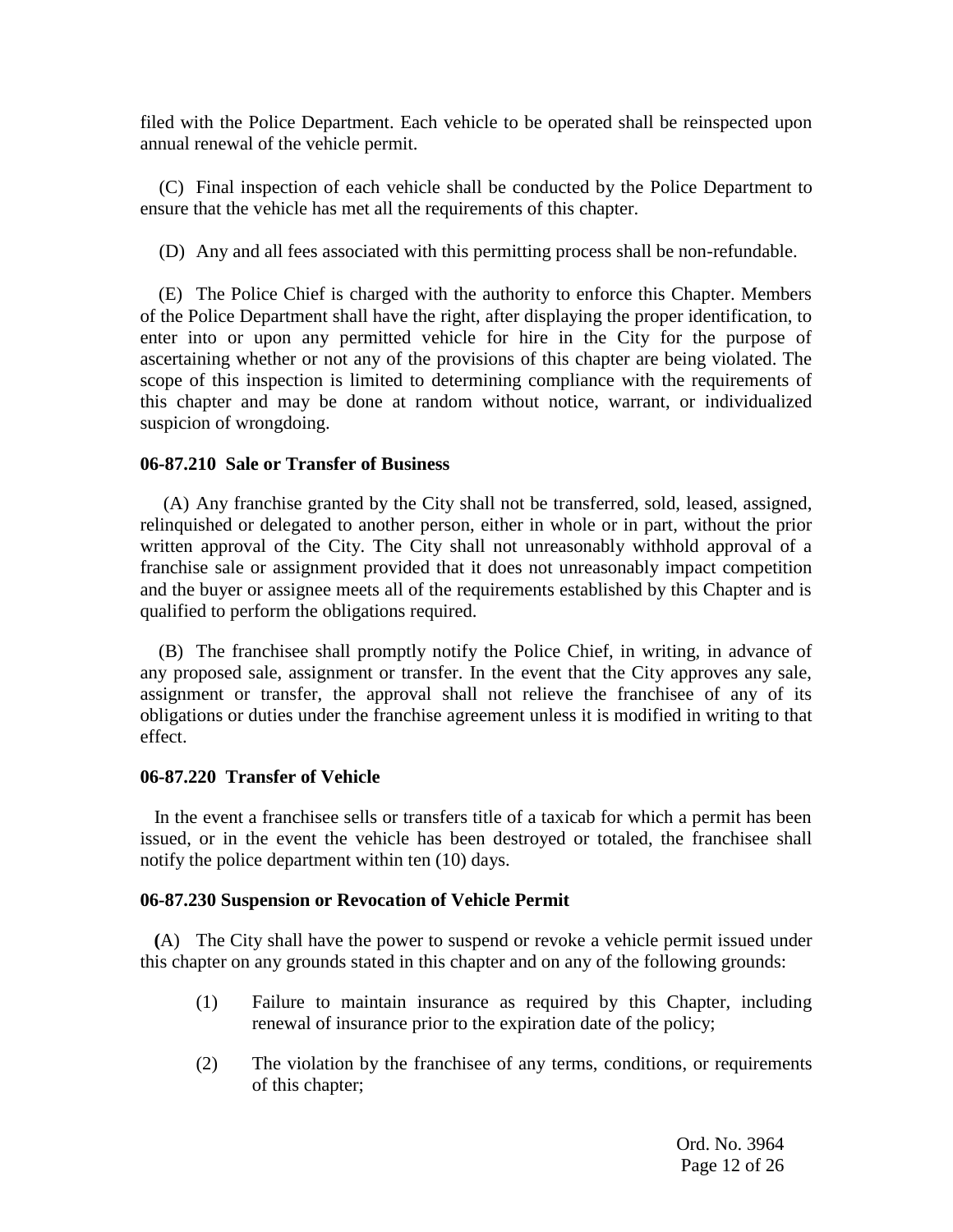- (3) Failure to notify the City thirty (30) days prior to the effective date of liability insurance cancellation or change of insurer;
- (4) If, subsequent to the issuance of a permit, grounds for denial under this chapter have occurred or arisen, or the applicant has been found to have knowingly made a false statement of fact required to be revealed in the permit application;
- (5) Failure to maintain vehicle in good order and repair as prescribed herein;
- (6) Failure to pay any fees or damages lawfully assessed as a result of the ownership or operation of any vehicle licensed under this Chapter;
- (7) Failure to maintain driver's daily manifests or falsifying such manifests;
- (8) Repeated violations by the franchisee or its drivers of the traffic laws of the city, county, or state;
- (9) Knowingly maintaining any taximeter that is inaccurate and results in overcharges to any passenger.

(B) Vehicle permits suspended or revoked shall immediately be surrendered to the Police Department.

(C) The Police Chief shall notify in writing any vehicle permit holder whose permit has been suspended or revoked. The notice shall state all of the reasons for the action as well as any laws or regulation violated by the vehicle permit holder.

## **06-87.240 Taxi Driver Permit Application**

(A) Permit Application. Each taxicab driver operating in the City must have a taxi driver permit from the City as set forth herein. The driver permit application shall be typed or printed and signed by the driver and shall set forth all the information required in the permit application form and accompanying documentation, including, but not limited to the following:

- (1) The name and business address, residence address, business telephone number and residence telephone number of the applicant;
- (2) A general statement that the applicant has complied, or prior to the commencement of operation of the vehicle, will comply with all of the provisions of this chapter;
- (3) Every applicant shall submit to Livescan Fingerprinting at an approved California Department of Justice fingerprinting location and shall submit a copy of their completed LIVESCAN form and receipt of payment with his/her application;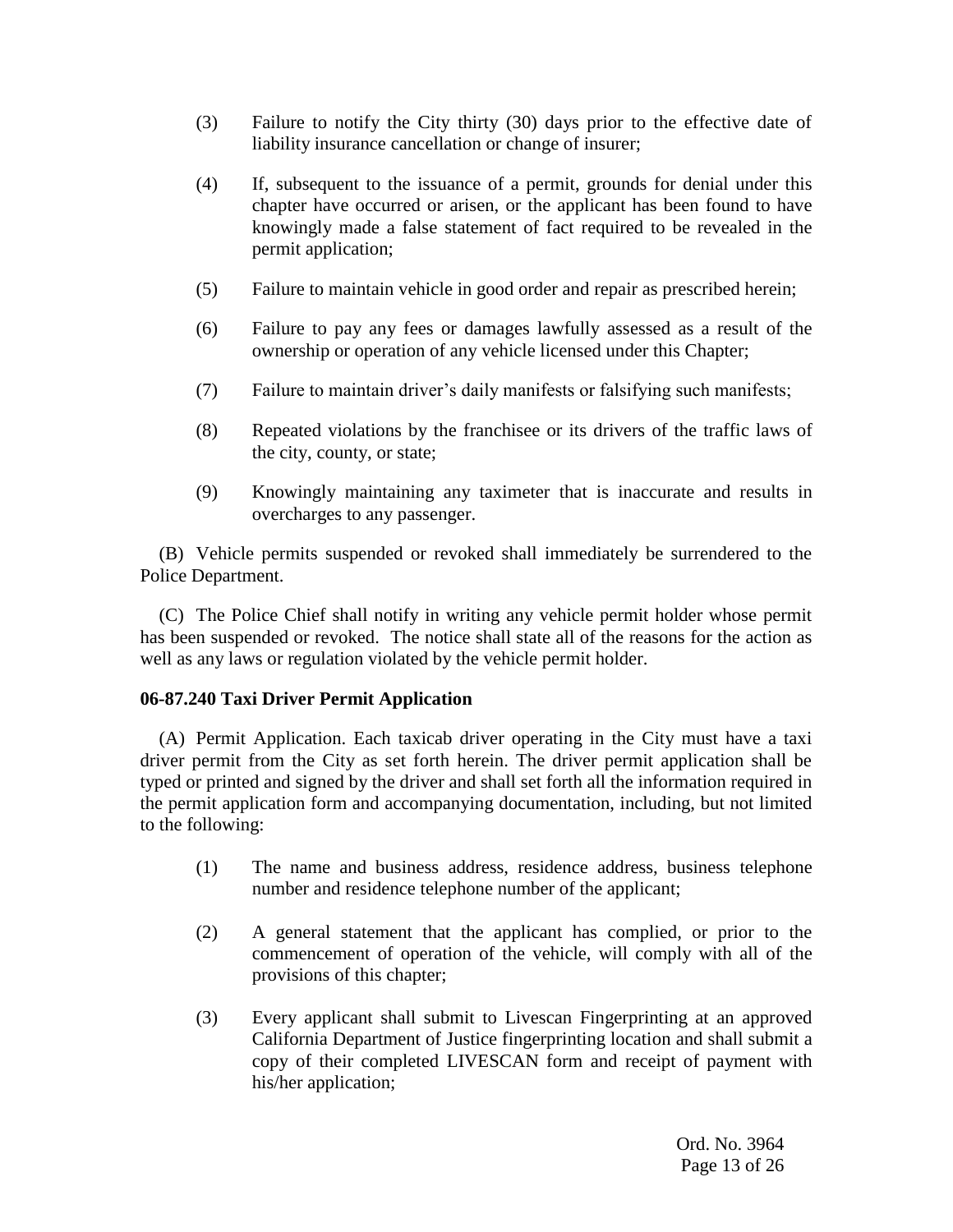- (4) Each applicant for a driver's permit shall submit with his/her application two (2) current 2" x 2" professional quality color photos (passport photos) of the applicant taken within the previous thirty (30) days. One photo shall be attached to the driver's permit. The other photo shall be kept on file with the City;
- (6) A completed and signed notice of intent to hire from a franchisee;
- (7) Proof of compliance with federal controlled substance and alcohol testing requirements with satisfactory proof of a negative test result.

## **06-87.250 Driver Permit**

(A) No person shall operate or drive any taxicab within the City unless that person has obtained a valid taxi driver's permit from the City.

(B) A driver's permit shall be valid for one (1) year from the date of issuance and must be renewed annually by submitting a completed application to the City no later than forty-five (45) days before expiration of the current permit. Any application for renewal that is submitted late is subject to a late fee, as established by resolution of the City Council. A renewal of a driver's permit may be denied on any grounds for denial or revocation as set forth in this chapter.

(C) A driver's permit shall be void upon termination of employment. The employer shall notify the City within five (5) days of termination of employment of a driver, and shall return the permit to the City within those five (5) days either by mail or in person.

(D) Prior to issuing a driver's permit, the City shall determine whether the applicant has a valid driver's license and shall review the applicant's driving history. The City may not issue a driver's permit to the applicant if the City determines that:

- (1) The applicant's driving record shows a violation point count of four (4) or more points in the preceding twelve (12) month period, six (6) or more points in the preceding twenty-four (24) month period, or eight (8) or more points in the preceding thirty-six (36) month period as outlined in the Vehicle Code Section 12810 et seq.;
- (2) The applicant has been convicted of reckless driving or driving under the influence of any alcoholic beverage, drug or intoxicating substance, or combination thereof, taking into consideration the nature and circumstances of the conviction, the age of the applicant at the time of conviction, the time elapsed since the conviction, and any evidence of rehabilitation;
- (3) The applicant's driving history demonstrates that the applicant is not likely to operate a motor vehicle in a safe manner; or
- (4) The applicant does not hold a valid California State driver's license.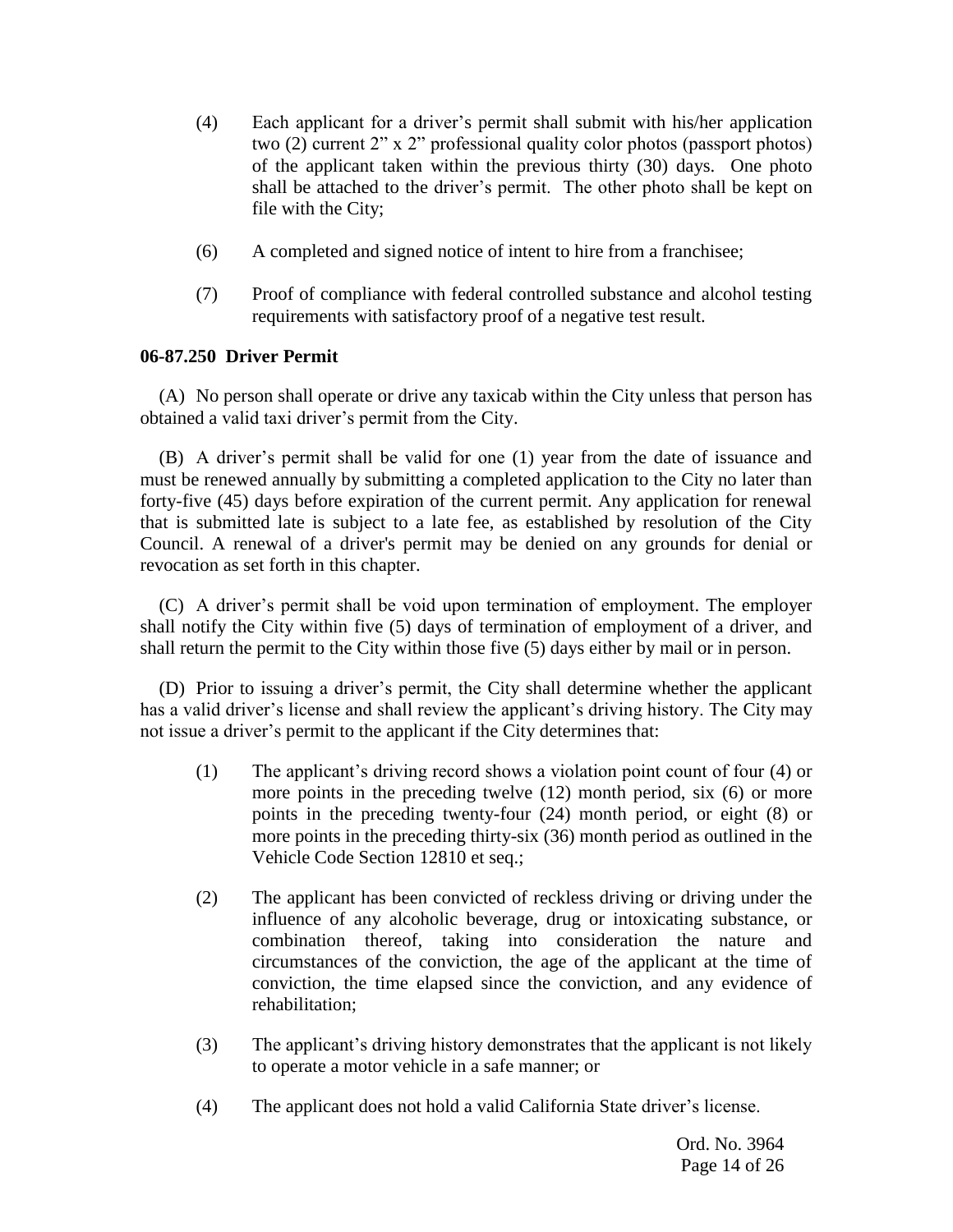(E) The City may not issue a driver's permit to anyone who has been convicted of a felony or of a crime involving moral turpitude or is required to register pursuant to Section 290 of the California Penal Code or is required to register in another state or country as a sex offender in a manner comparable to Penal Code Section 290. In making this determination, the nature and circumstances of the conviction, the age of the applicant at the time of conviction, the time elapsed since the conviction, and any evidence of rehabilitation may be considered.

(F) The City shall not issue a driver's permit to anyone under the age of eighteen (18) years.

(G) No driver's permit will be issued or renewed unless the applicant has taken and passed, with negative results, a controlled substance and alcohol test in accordance with Government Code Section 53075.5 as it may be amended or renumbered. This test shall be taken no more than thirty (30) days preceding the date the application is filed for a new permit or renewal of a permit. If an applicant takes a controlled substance and alcohol test with positive results, the employing taxicab operator shall report the results to the City.

(H) The City may charge a fee for processing each application for a driver's permit. The fee shall be set, and may be adjusted, by City Council resolution. The City shall immediately notify the applicant of a denial of issuance of a driver's permit in writing. The notice shall contain a statement of the facts upon which the City has acted in denying issuance of the driver's permit. The notice shall contain a statement of the appeal procedure contained in Section 6-87.480, Permit Appeals.

(I) Any and all fees associated with this permitting process shall be non-refundable.

## **06-87.260 Contents of Driver Permit**

Each driver's permit issued under this chapter shall contain a serial number and shall set forth the name, age, and physical description of the person permitted, the issued and expiration date of the permit, a current photograph of permitee and the name of the employer.

## **06-87.270 Suspension or Revocation of Driver's Permit**

(A) The City shall have the power to suspend or revoke a driver's permit issued under this chapter, on any grounds stated in this chapter and on any of the following grounds:

- (1) Suspension, revocation or expiration of the driver's privilege granted by the California Department of Motor Vehicles to operate a motor vehicle;
- (2) The violation by the driver of any terms, conditions, or requirements of this chapter;
- (3) If, subsequent to the issuance of the permit, grounds for permit denial under this chapter have occurred or arisen, or the applicant has been found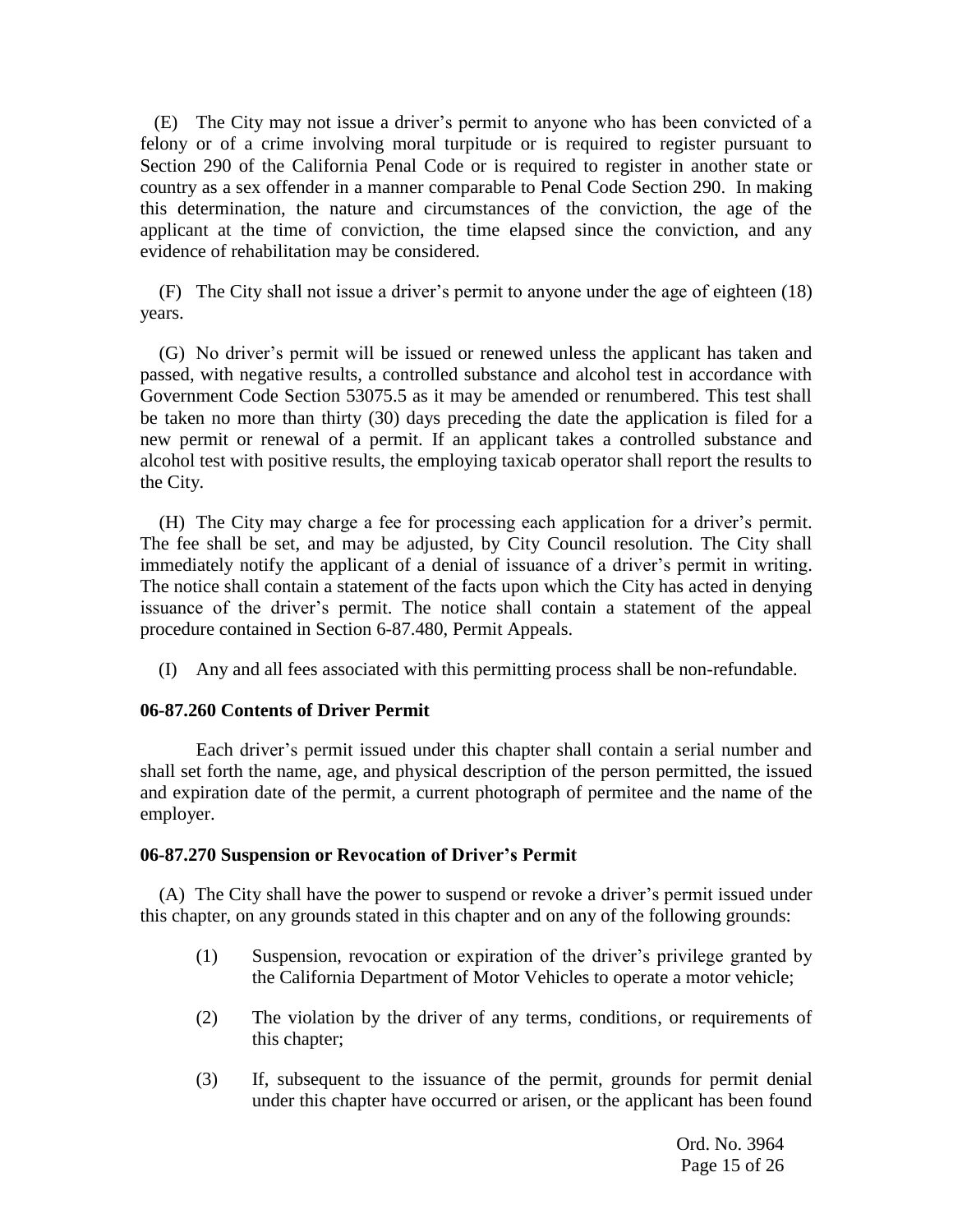to have knowingly made a false statement of fact required to be revealed in the permit application;

- (4) Failure of the driver to pay any judgment against the driver for personal injury or death, or property damage arising out of the driver's operation of a motor vehicle, within thirty (30) days after the judgment has become final;
- (5) The driver has consumed drugs, alcohol, or any other intoxicating substance or is under the influence of drugs, alcohol, or intoxicating substances, while on duty or is convicted of a crime relating to drugs or alcohol;
- (6) Overcharging, or the attempt to overcharge, taxicab fares by the driver;
- (7) Operation of a taxicab in an unsafe manner or any conduct that places any passenger, motorist, or pedestrian at unreasonable or unnecessary risk;
- (8) Transfer, sale, or assignment of the permit to an individual other than the person specified on the permit application;
- (9) If the applicant refuses or fails to submit to a controlled substance and alcohol test required by this chapter;
- (10) If the applicant tests positive for any controlled substance or alcohol pursuant to a test taken in accordance with this chapter;
- (11) If the applicant or applicant's employer submits a false controlled substance and alcohol test declaration or employment declaration/ result.

#### **06-87.280 Number of permits**

The City shall have discretion on the number of Vehicle and Driver permits issued.

#### **06-87.290 Replacement of Lost or Destroyed Permits**

For permits that are lost or destroyed, the City, upon receipt of an affidavit from the owner explaining the reason(s) for a replacement, may issue a replacement permit. The City may charge a fee associated with the cost of replacing a permit.

## **06-87.300 Change of Employment by Driver**

All taxicab drivers changing their employment to a new or different taxicab employer shall notify the City within five (5) days of the change. A new driver's permit shall be obtained and contain the name of the new employer. The City may charge a fee associated with the cost of issuing a new permit.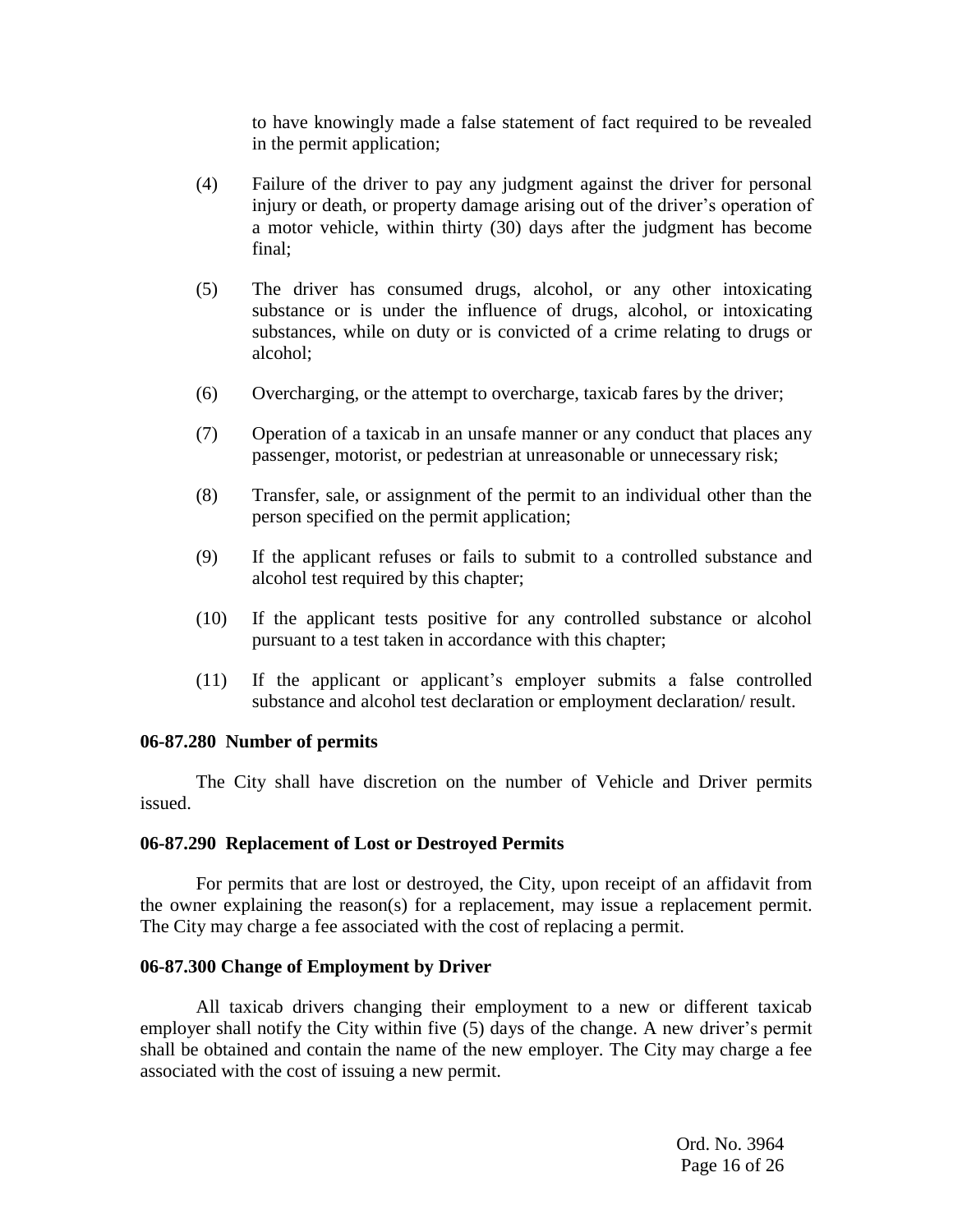#### **06-87.310 Permits Non-Transferrable**

All driver permits issued by the City are the property of the City and shall not be sold, assigned or transferred.

#### **06-87.320 Standards for Driver Conduct**

(A) All taxicab drivers shall be clean and neat in appearance, and shall wear shoes at all times while on duty. Nothing in this chapter shall preclude an franchisee from establishing a dress code or similar rules to regulate the appearance of all drivers.

(B) It is unlawful to solicit fares by misrepresenting in any manner the identity of the owner of the taxi for hire or the business for which the fare is solicited. It is also unlawful to misrepresent the location, travel time or distance to any destination to which a passenger seeks transportation.

(C) It is unlawful to interfere in any manner whatsoever with any person who is negotiating for, inquiring about transportation in or employing a vehicle for hire.

(D) It is unlawful for a driver of any taxicab to obstruct any street or sidewalk.

(E) A driver of any taxicab shall offer to provide assistance and, if requested, shall provide reasonable assistance to each passenger in entering and leaving the vehicle unless the passenger indicates otherwise.

(F) Drivers shall confirm that passengers are securely seated and their possessions, if any, are secure, and the door closed, before beginning the trip.

(G) Drivers shall ensure that passengers and their possessions are safely clear of the vehicle and in an appropriate disembarking location before leaving the destination.

(H) Drivers shall board passengers at the nearest safe, legal and feasible point to the passenger's location and shall disembark passengers at a point from which they can safely proceed.

(I) Lost Property - Report and Record-keeping Required. All property of value found by drivers or franchisees in the vehicles for hire operated by them, or delivered to them by any person who has found it, shall be reported to the Police Department within 48 hours, unless the property has been claimed by and returned to the rightful owner within that time. Every franchisee shall keep a record of all such property, whether returned to the owner of the property or not, for a period of not less than ninety (90) days.

(J) Service Denial. It is unlawful for a driver or franchisee to refuse a prospective fare:

(1) Based on the distance of the route for which the service is requested, or the geographic location of either the origin or destination of the trip,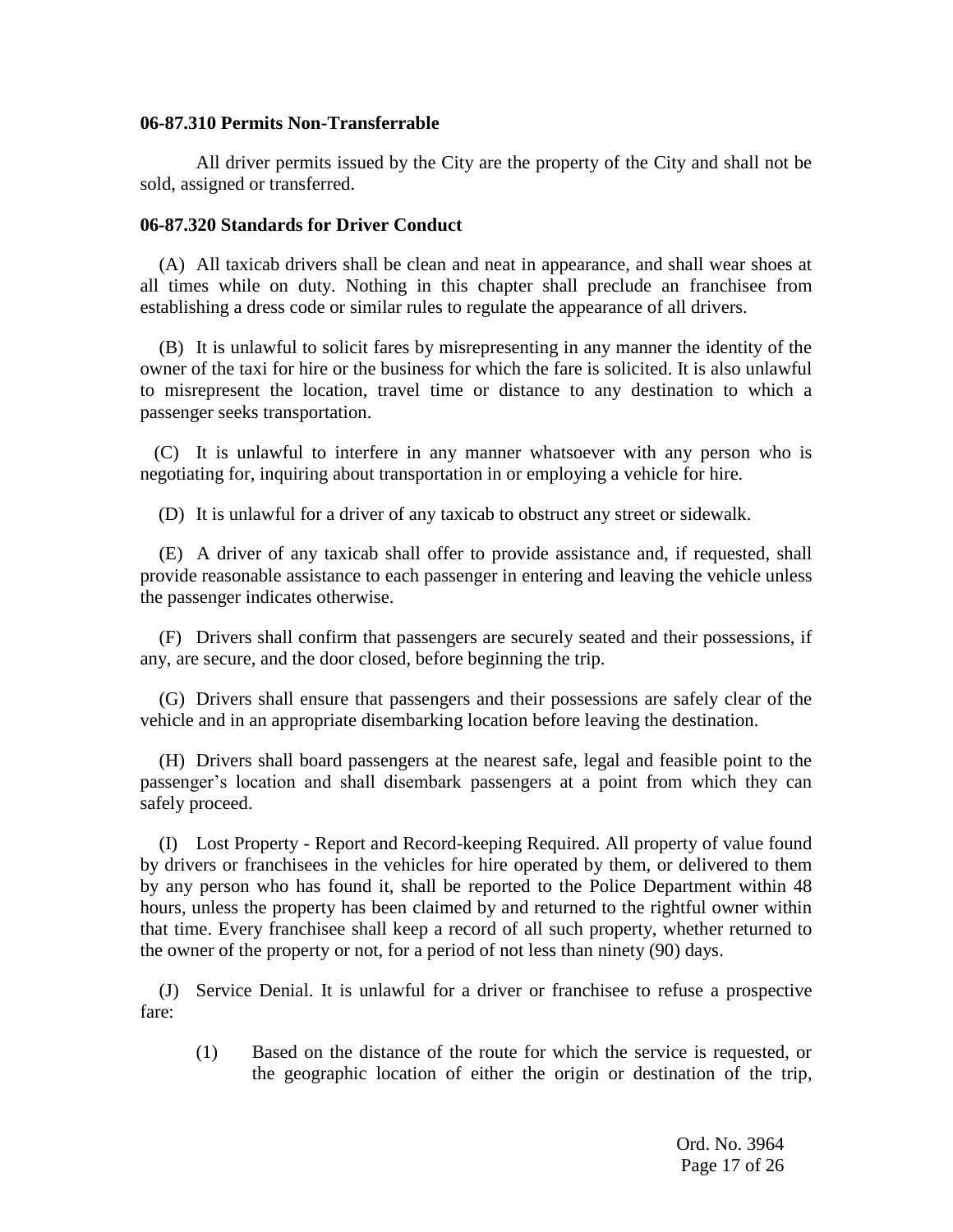except where that distance exceeds a total of fifty (50) miles beyond the city limits of the City of Santa Rosa;

(2) To take any action to actively discourage a prospective fare solely on the basis of race, creed, color, age, sex, sexual orientation, national origin, or disability, including the use of service animals.

(K) A driver may inquire whether an animal is a service animal, but may not require a disabled person to show any documentation of disability or certification of the animal's status as a service animal. The driver may require service animals not in carrying containers to remain on the floor of the vehicle.

#### **06-87.330 Taxicab Stands**

(A) The City may designate areas on public streets or in public parking lots as taxicab stands to be occupied by taxicabs immediately available for hire. All taxicab stands shall be indicated by curb painting or signs.

(B) Taxicab stands shall be for the joint use of franchisees and drivers permitted to operate within the city, and the commercial loading and unloading of freight where so designated. No taxicab shall be parked in a space designated as a taxicab stand without properly displaying a valid permit issued by the City.

(C) No taxicab shall be parked unattended in any taxicab stand for a period of time exceeding fifteen (15) minutes.

(D) Taxicab drivers are prohibited from standing or parking at a parking meter while awaiting passengers in blocks or lots where taxicab stands have been designated by the City, with the exception of those blocks on Santa Rosa Avenue between First and Third Streets. Taxicab drivers must comply with posted requirements to pay meters while parked in any authorized meter space.

(E) The City may temporarily designate space for the exclusive use of taxicabs when conditions so warrant.

#### **06-87.340 Insurance**

(A) Before a franchise for the operation of any taxicab business may be awarded, there shall be filed with the City of Santa Rosa a certificate of insurance acceptable to the City, naming the franchisee against losses to persons or property arising out of the operation of the taxicab business in the following minimum amounts, or such minimum amounts as may hereafter be established by the City's Risk Manager or Council policy:

- (B) Worker's Compensation Insurance & Employers Liability Insurance
	- (1) Workers Compensation Insurance & Employers Liability Insurance with statutory limits as required by the Labor Code of the State of California.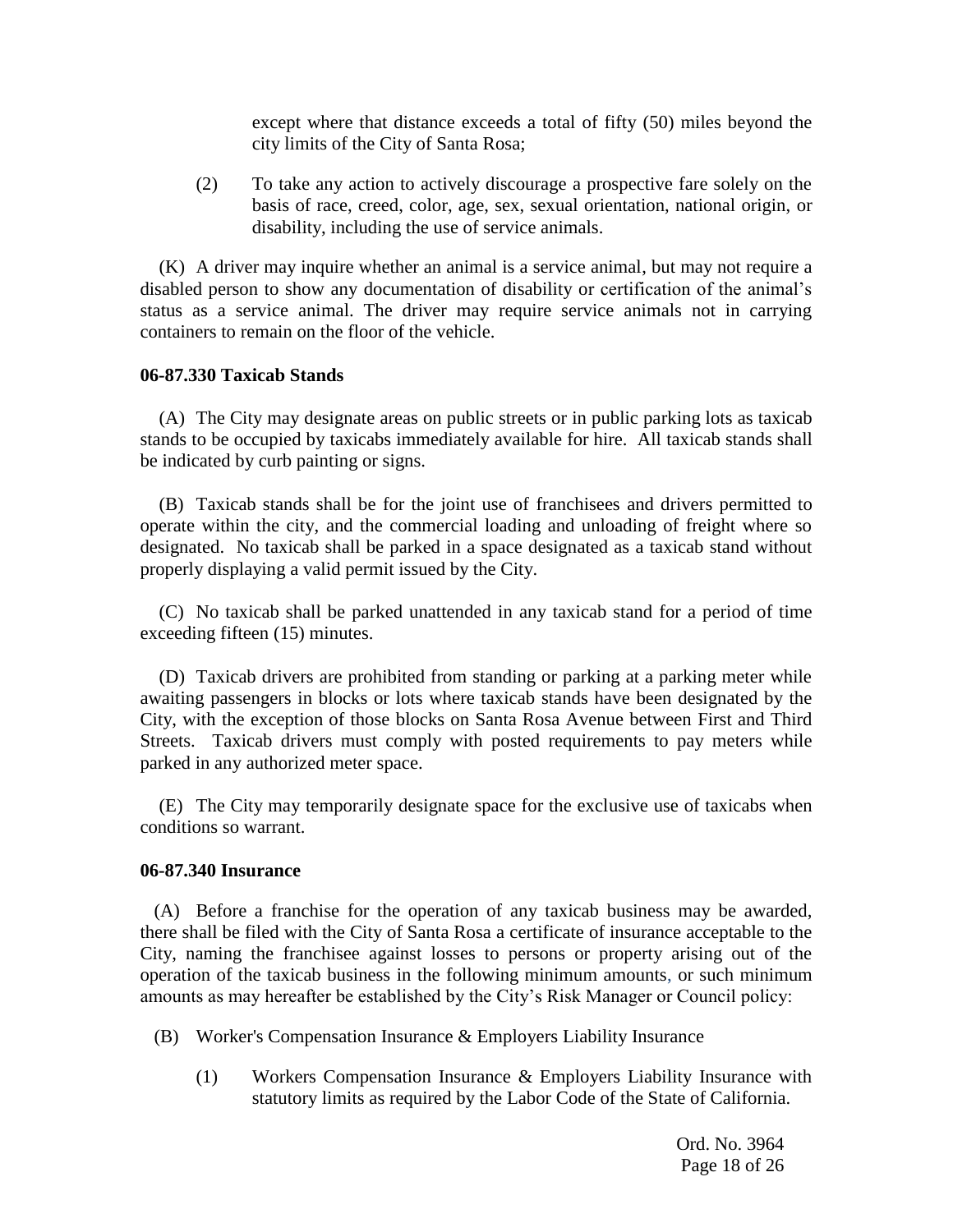- (2) Employers Liability with limits of \$1,000,000 per Accident; \$1,000,000 Disease per employee; \$1,000,000 Disease per policy.
- (3) If a franchisee has no employees at the time a franchise agreement is awarded, then he/she must obtain Worker's Compensation and Employers Liability Insurance should any employee be hired during the term of the franchise agreement.
- (C) Commercial Automobile Liability
	- (1) Minimum Limits: (1) \$500,000 combined single limit per accident or (2) \$250,000 Bodily Injury per person, \$500,000 Bodily Injury per accident and \$100,000 Property Damage per accident - for each taxicab that is owned and/or operated by the franchisee in the City of Santa Rosa, or that is otherwise used in the City of Santa Rosa by the franchisee pursuant to a business relationship with a taxicab driver.
	- (2) The franchisee shall disclose any deductible or self-insured retention. This deductible or self-insured retention must be approved in advance by the City.

(D) Standards for Insurance Companies. Insurers shall have an A.M. Best's rating of at least A:VII.

- (E) Documentation requirements
	- (1) The name and address for Certificates of Insurance shall be: City of Santa Rosa, 100 Santa Rosa Avenue, Santa Rosa, CA 95404.
	- (2) Required evidence of coverage shall be submitted for any renewal or replacement of a policy that already exists, at least ten (10) days before expiration or other termination of the existing policy.
	- (3) The franchisee shall provide immediate written notice if: (1) any of the required insurance policies is terminated; (2) the limits of any of the required policies are reduced; or (3) the deductible or self-insured retention is increased.
	- (4) Upon written request, certified copies of required insurance policies must be provided within thirty (30) days.

## **06-87.350 Alcohol/Controlled Substance Testing**

(A) No taxicab driver's permit may be issued or renewed unless the applicant at the time of permit application or renewal has submitted to the Police Department valid certification that a mandatory controlled substance and alcohol testing certification program conforming to Parts 40 and 382 of Title 49 of the Code of Federal Regulations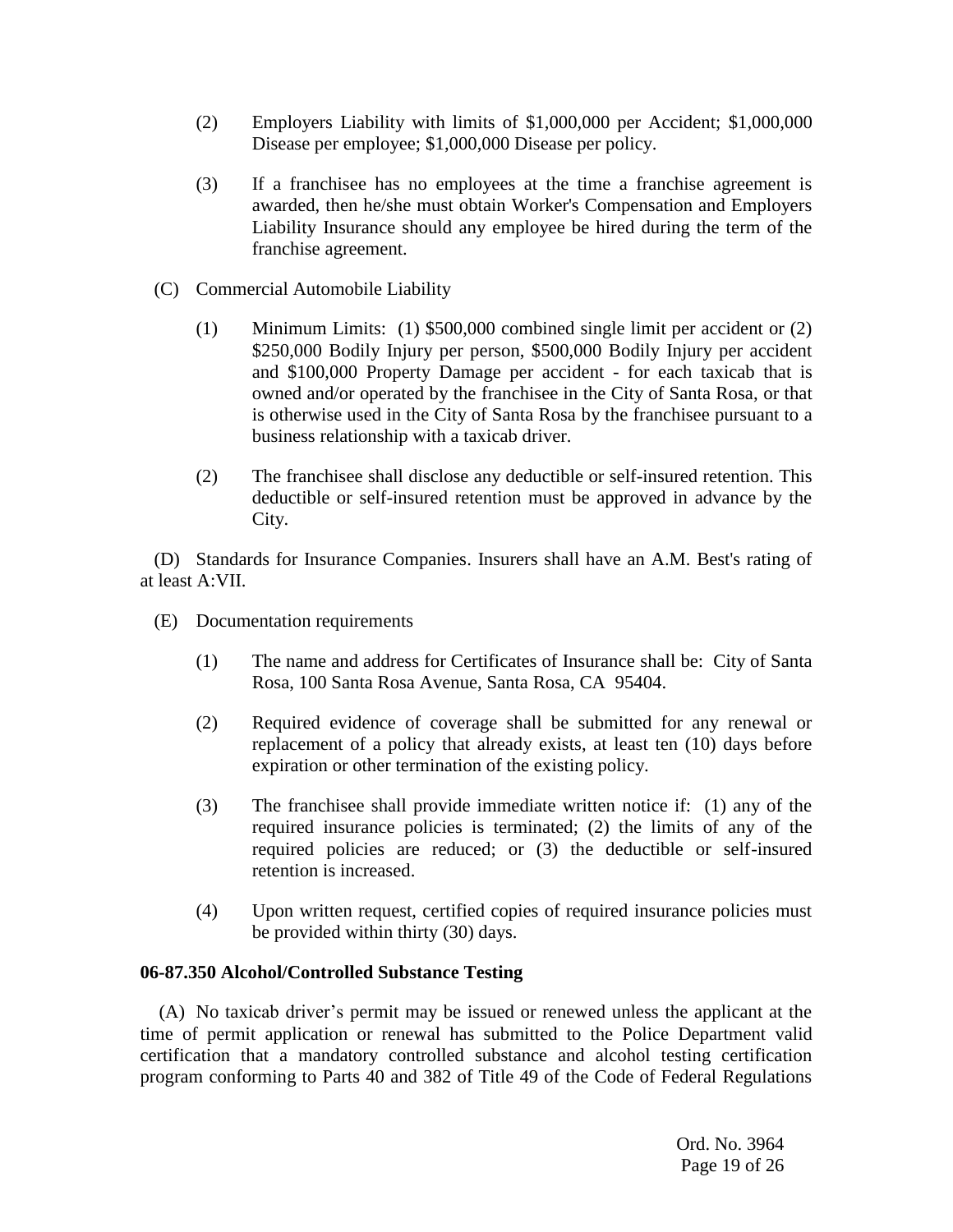and California Government Code Section 53075.5 is maintained by the franchisee for all drivers of taxicabs operated under the franchise agreement.

(B) No taxicab driver's permit may be issued or renewed unless the applicant at the time of the permit issuance or renewal, files with the City certification that the permit applicant has tested negatively, within the past thirty (30) days prior to submitting the application, for controlled substances and alcohol under a mandatory controlled substance and alcohol testing certification program conforming to Parts 40 and 382 of Title 49 of the Code of Federal Regulations and California Government Code Section 53075.5. Driver's permit applicants who test positively shall be ineligible to apply again for a driver's permit during the five (5) year period following the positive test. Driver's permit renewal applicants who have tested positively pursuant to random alcohol/controlled substance testing shall not be eligible to apply for their driver's permit renewal until they have successfully completed an accredited substance abuse program in accordance with Government Code Section 53075.5.

(C) The costs of taking an alcohol/controlled substance test of an employee shall be paid by the franchisee.

(D) The test results shall be reported directly to the franchisee who shall be required to notify the City of all positive results.

(E) A test meeting the requirements of this section that is taken to obtain a driver's permit in another jurisdiction shall be accepted as though conducted as part of the permit renewal process for the City for up to thirty (30) days from the date the test was taken and the application was submitted. The prior test shall apply only for purposes of renewing a driver's permit, so long as the driver has not tested positive thereafter. However, a negative result from a test taken for another jurisdiction shall not satisfy the testing requirements to receive an initial (new) permit as imposed by this chapter.

(F) All test results shall be confidential and shall not be released without the consent of the driver, except as provided herein or as authorized or required by law.

#### **06-87.360 Franchisees Not to Employ Unlicensed Drivers**

No franchisee shall permit any person to act as a driver who does not possess a valid California driver license and a driver' permit issued under this Chapter.

#### **06-87.370 Taximeters**

 (A) All taxicabs operated in the City shall be equipped with a taximeter of a type and design approved by the State of California Division of Measurements Standards and:

- (1) The franchisee or owner of any taxicab shall keep the taximeter accurate at all times;
- (2) The taximeter shall be certified by the Sonoma County Weights and Measurements Department and sealed with a current county seal;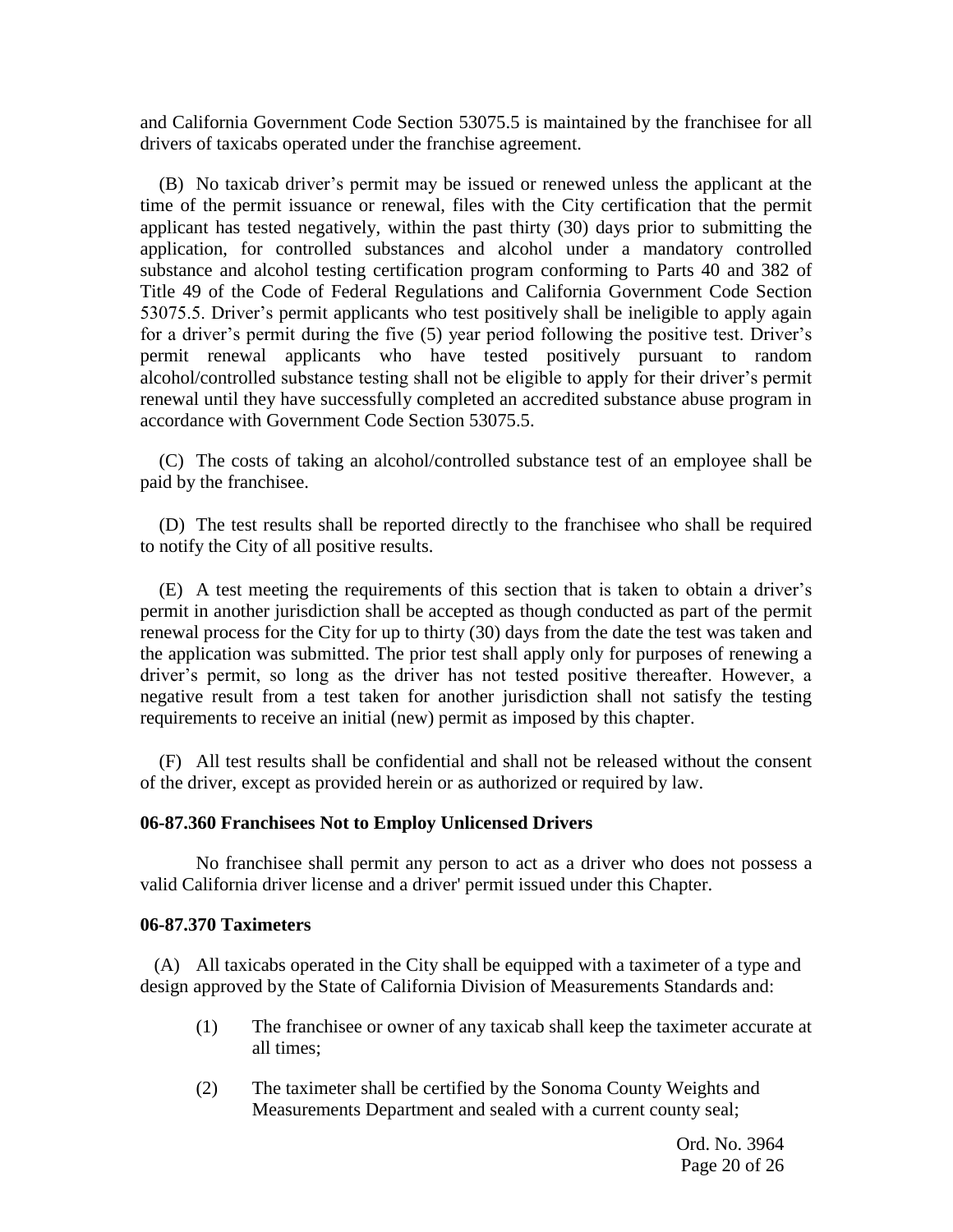- (3) Testing and certification shall be conducted by the Sonoma County Weights and Measurements Department on an annual basis;
- (4) The City shall have the right to inspect any taximeter. Upon discovery of any inaccuracy in a taximeter, the City may remove, or cause to be removed, from service the taxicab so equipped until the taximeter has been properly repaired and accurately adjusted;
- (5) The lead wire seal on all taximeters shall be maintained at all times.
- (B) The taximeter shall not charge a fare greater than the posted rate;

 (C) It shall be unlawful for any driver or operator of any taxicab to set the taximeter in operation when the vehicle is not actually employed for hire or for carrying passengers;

 (D) It shall be unlawful for any driver or operator of any taxicab to fail to set the taximeter to a non-recording position at the termination of each and every service and to call the attention of the passenger to the amount registered.

 (E) It shall be unlawful for any driver or operator of a taxicab, while carrying passengers or under employment, to fail to activate the taximeter, or to activate the taximeter in such a position as to denote that the driver is employed at a rate of fare different than that authorized or registered.

## **06-87.380 Rates and Information to be Displayed**

(A) Every taxicab shall at all times have displayed in a conspicuous place in the passenger compartment a sign stating in clearly legible characters the rates of fare charged for carrying passengers, and any additional fees that may apply such as a bridge toll.

(B) Any proposed change in a rate schedule, unless it's a reduction from the currently established rate schedule, must be filed with the police department. Changes to the rate schedule shall only be allowed once in a 12-month period. No changes to the rate schedule shall take effect until approval is received from the Police Chief, which approval shall not be unreasonably withheld.

(C) The charge for any service to taxicab patrons shall be calculated and shown by a taximeter. This meter shall be located and operated so that the reading dial showing the amount to be charged is well-lit and easily read by any passenger.

(D) A valid taxi driver's permit issued under this chapter must be clearly displayed in view of the passenger at all times.

(E) Within the interior of every taxicab permitted by this chapter, and in a location readily visible to the passenger, shall appear a sign, no smaller than six (6) inches by four (4) inches with lettering as large as the size of the sign will reasonably allow, containing all of the following information as outlined in Vehicle Code Section 27908: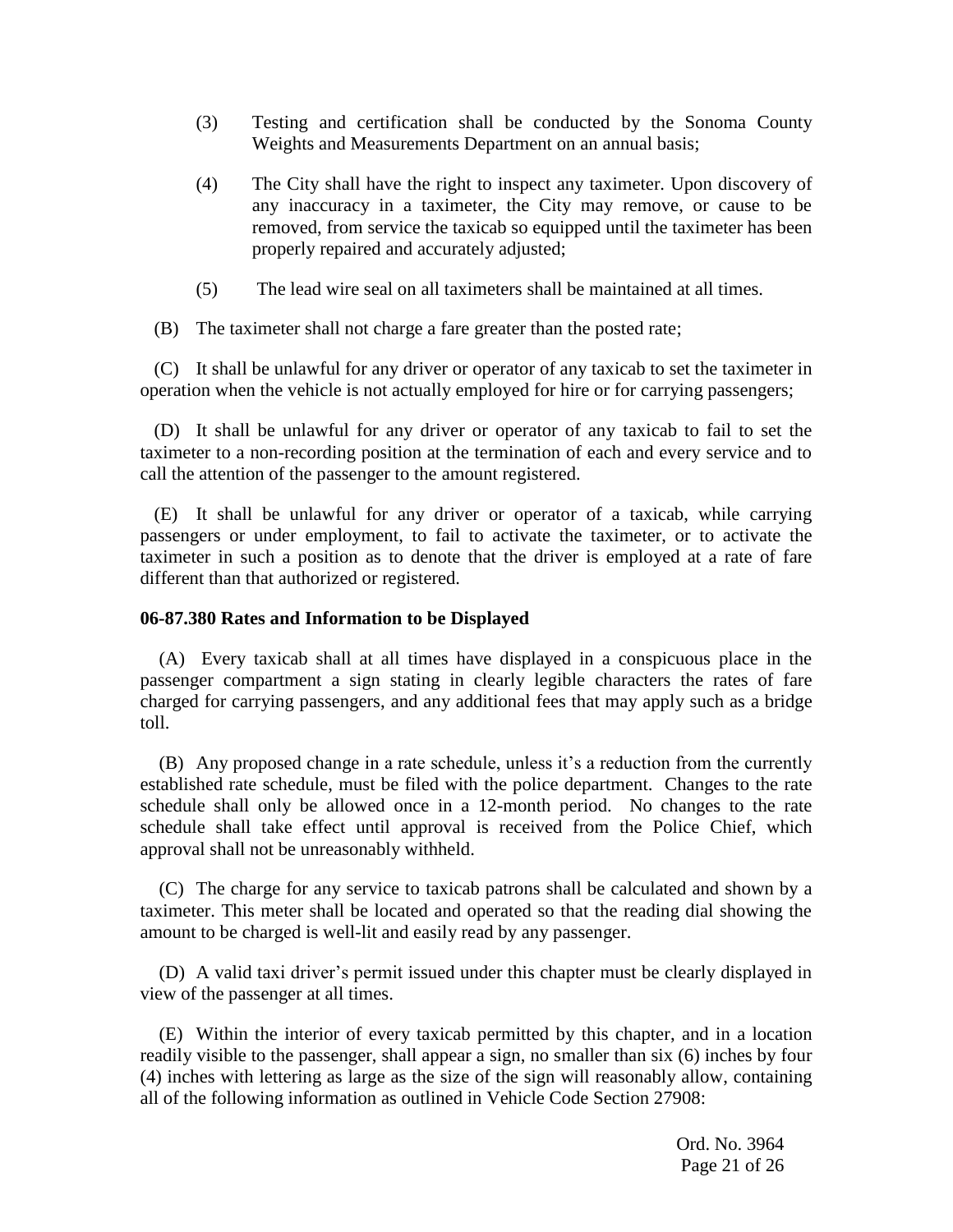- (1) The name, address, and telephone number of the taxicab company;
- (2) The name, address, and telephone number of the agency regulating the operation of the taxicab:
	- (a) Santa Rosa Police Department 965 Sonoma Avenue Santa Rosa, CA. 95404 (707) 543-3600

(F) If requested every driver shall give a receipt upon a payment of the correct fare. The receipt shall contain the name of the taxicab business and the driver, taxi license number, date of transaction, the meter reading and the amount of fare.

#### **06-87.390 Excessive Charges**

(A) No franchisee, operator or driver of any taxicab, operated under a City franchise, shall in connection with any fare or trip originating in the City charge, collect, demand or receive a rate or fee in excess of the amount authorized or approved by the City.

(B) Any franchisee, operator or driver who overcharges a taxicab fare shall be liable to the person who hires the taxicab for the amount of the overcharge.

(C) The remedies provided by this section shall be in addition to any other legal or equitable remedies that may be available, and are not intended to be exclusive.

(D) In the event that a taxicab, while conveying for hire any passenger, becomes disabled or breaks down, the time stoppage shall be deducted from the time charged.

#### **06-87.400 Refusal to Convey**

It shall be unlawful for the franchisee, owner, driver, or operator of any taxicab operating under a City franchise, to fail or refuse, or to permit the failure or refusal, when in service and not otherwise engaged for hire, to transport to his announced destination in the City, any person who presents himself for carriage in a sober and orderly manner and for a lawful purpose.

## **06-87.410 Direct Route**

Every taxicab driver employed to carry passengers to a definite point shall take the most direct route possible that will carry the passengers safely and expeditiously to their destination unless otherwise specifically requested by the passengers.

## **6-87.420 Taxicabs from Other Municipalities**

The driver of a taxicab authorized to operate in any municipality other than the City may transport passengers from such municipality to a destination within or beyond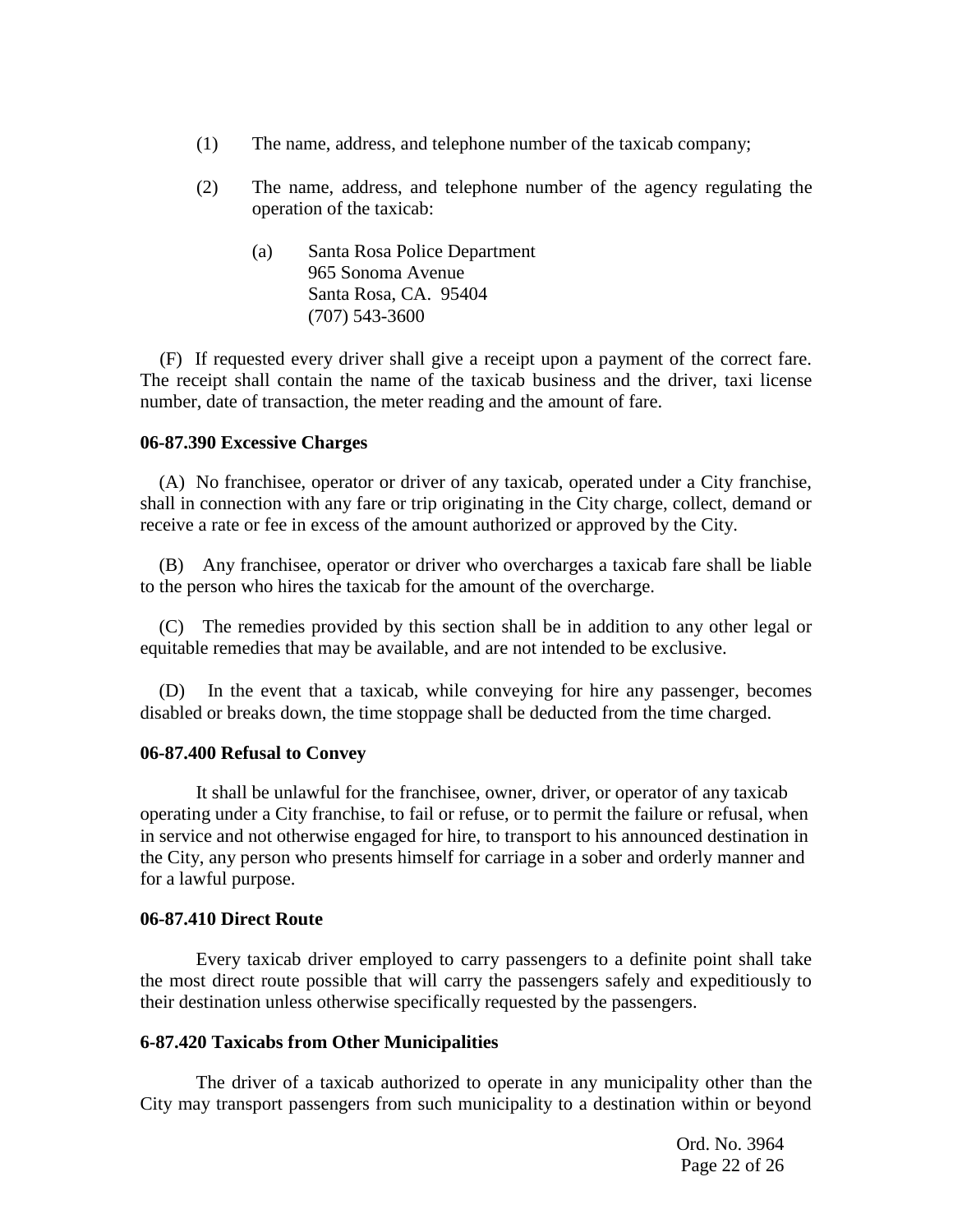the city limits of the City, provided that the driver shall not seek nor accept passengers within the City of Santa Rosa.

## **06-87.430 Failure to Pay Unlawful**

Except where credit is extended, any person who fails or refuses to pay at the end of the trip, or the termination or discharge of service, the legal fare for a taxicab that he has hired, shall be guilty of a misdemeanor. Drivers shall not accept any form of payment other than cash or credit/debit card.

## **06-87.440 Service Provided**

- (A) The following taxicab services are authorized to be provided:
	- (1) Exclusive ride, which shall mean exclusive use of a taxicab by one or more passengers at a time. Shared ride, which shall mean non-exclusive use of a taxicab by two or more unrelated passengers, traveling between different points of origin and/or destination and traveling in the same general direction.
	- (3) No passengers shall be grouped together without the express consent of the first passenger who hires the taxi. If consent to a shared group ride is granted, the fare to be charged shall be determined upon mutual agreement by the driver and the prospective passengers prior to boarding the taxi;

(B) Flag Loads Permitted. Flag loads, meaning passengers soliciting a taxicab for hire at random points on the street, may be picked up at any location within the city except when it is apparent that the prospective passenger has already arranged for a taxicab operated by another person or company and is waiting for it to arrive.

(C) Solicitation of Fares Permitted. Solicitation of fares is permitted when located at an authorized taxicab stand. A taxicab driver shall not repeatedly drive a taxi back and forth in front of, or otherwise interfere with the orderly ingress and egress to, any theatre, hall, hotel, railway or bus station, or other public place or gathering. No taxicab driver shall leave a cab or approach and solicit any pedestrian upon a sidewalk adjacent to any theatre, hall, hotel, railway or bus station or other public place or gathering.

(D) Passengers Not to Ride with Driver - Exceptions. All persons other than the driver shall ride in the rear passenger compartment of the taxicab, except passengers who are physically disabled, or are unable to get into the rear passenger compartment or have extreme difficulty in doing so, or where there are more passengers than can be accommodated in the rear compartment.

(E) Light Baggage to be Transported in Taxicab Without Charge. Persons engaging a taxicab shall be entitled to have such valises, small hand baggage, groceries and other similar purchases or wheel chairs as can be conveniently carried within the vehicle loaded, conveyed and unloaded at the point of deboarding without charge. If a driver carries or conveys these items to a point beyond the point of deboarding, the driver may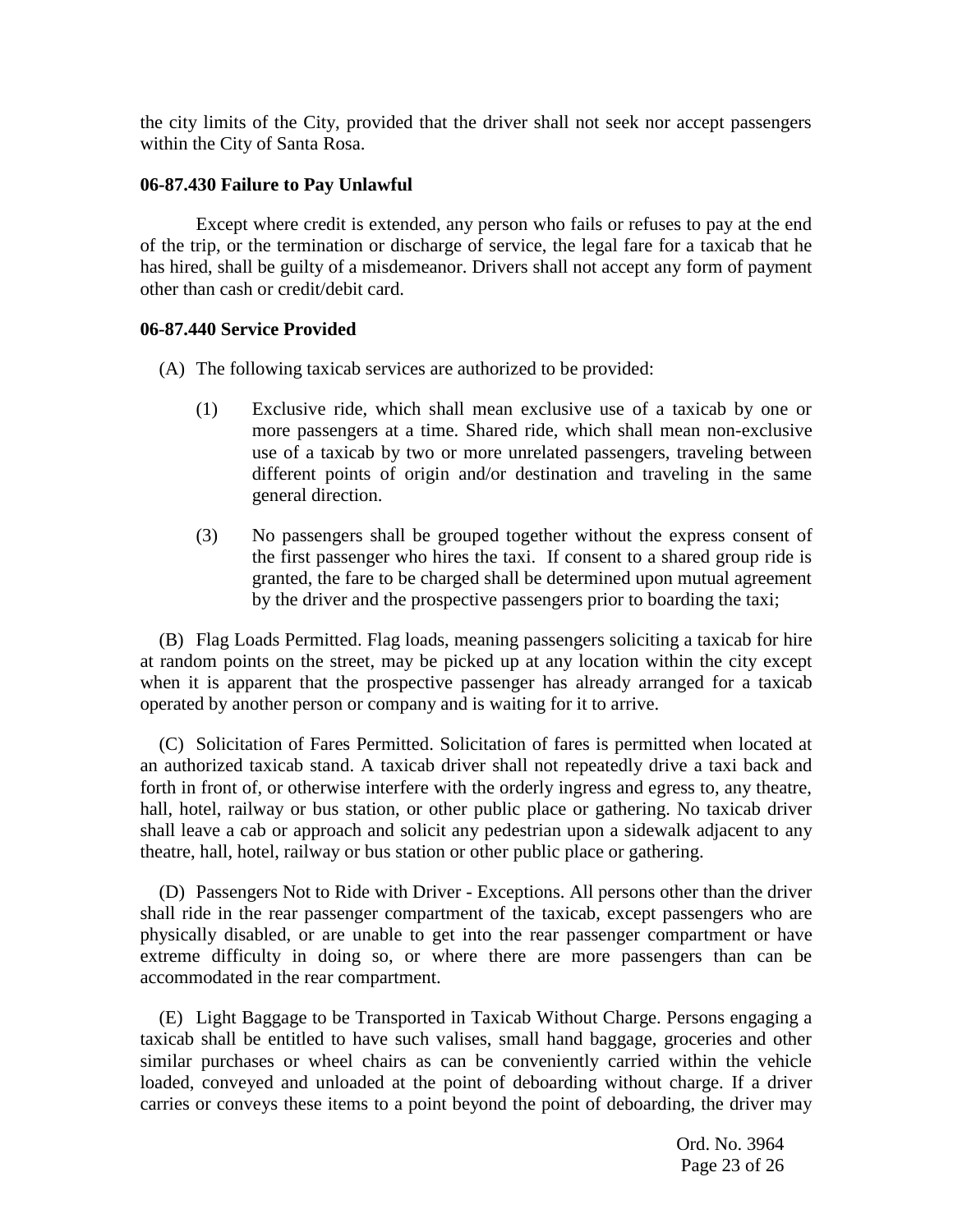leave the taximeter running and the passenger shall be obligated to pay for the time required to convey the items; provided that the driver first inform the passenger that the taximeter will be kept running.

(F) Daily Operation Required. Every franchisee shall regularly and daily operate his/her business to the extent reasonably necessary to meet the public demand for service. Upon abandonment of a taxi business for a period of thirty (30) consecutive days, the franchise agreement may be terminated and any permit issued revoked by the City.

## **06-87.450 Record Keeping Requirements**

- (A) Daily Manifest
	- (1) The driver of every taxi for hire shall keep a separate manifest of every service rendered and shall include the following information:
		- (a) The time the vehicle went on and off duty;
		- (b) The vehicle identification number and driver's full name;
		- (c) Location where passengers entered vehicle;
		- (d) Date and time of entry;
		- (e) Number of passengers;
		- (f) Location where passengers were discharged;
		- (g) Amount of fare collected.
	- (2) The franchisee shall keep all manifests in a safe place for a period of not less than three (3) years after date of service rendered. Any and all manifests shall be made available upon demand for inspection by the City.
	- (3) It is unlawful for any driver to fail to properly complete any required manifest.
	- (4) The falsifying of any manifest by a franchisee or driver is unlawful and may be grounds for termination of the franchise agreement and/or revocation of driver's permit.
- (B) Taxicab and Employee Records
	- (1) Each franchisee shall keep a record of all taxicabs operated and shall maintain at all times a complete and accurate record of all drivers employed. These records shall contain, at a minimum, the name, address, the dates of employment of all drivers, the identification of each vehicle driven by each driver, and the hours during each day and night worked by each driver. These records shall be produced to the City at any time upon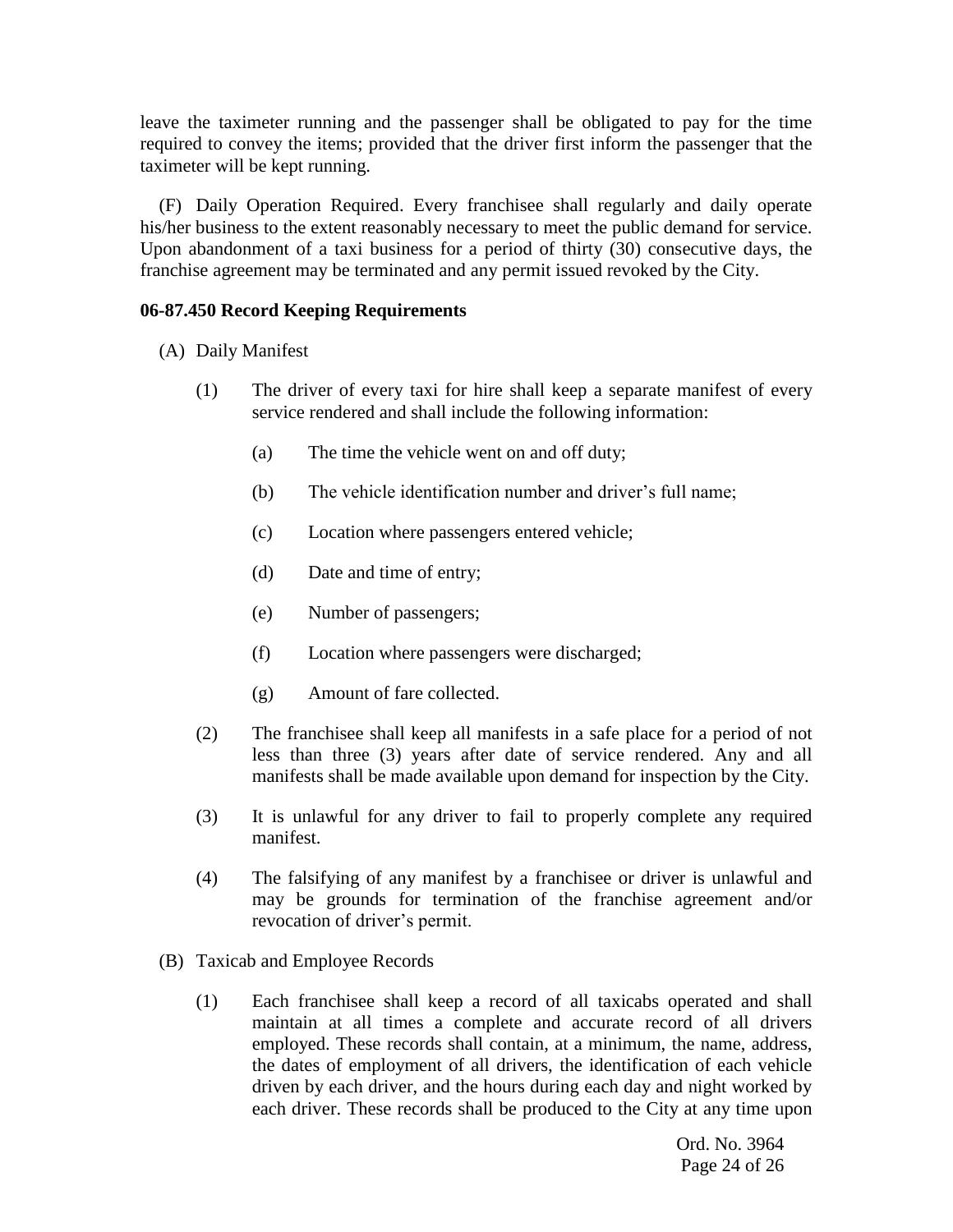reasonable demand, and shall not be destroyed without the written permission of the City.

#### **06-87.460 Enforcement - Violation - Public Nuisance - Penalty**

(A) The City and authorized employees are empowered to investigate and conduct inspections to determine whether franchisees and other persons are complying with this chapter.

(B) It is unlawful for any person to violate any provision, or to fail to comply with any of the requirements, of this chapter. Every person who violates or fails to comply with any provision of this chapter is guilty of a misdemeanor.

(C) In addition to the penalties provided in this section, any violation of any provision of this chapter shall be and is declared to be a public nuisance. Furthermore, any violation of any provision of this chapter shall be and is declared to be contrary to the public interest and shall at the discretion of the City create a cause of action for injunctive relief.

(D) The remedies set forth in this chapter are cumulative.

## **06-87.470 Smoking in Taxicabs Prohibited**

 (A) Smoking in taxicabs is prohibited at all times whether or not the taxi is in operation.

 (B) A taxicab driver may refuse to transport any person who refuses to obey the prohibition against smoking in taxicabs.

## **06-87.480 Permit Appeals**

Permits may be denied, revoked, suspended, or appealed under the procedures set forth in Chapter 6-76, Permit Appeals, of the City Code. Appeals shall be conducted according to the procedure and timeframes set forth in chapter 6-76.

## **06-87.490 Charges and Costs**

A charge may be imposed for the reasonable regulatory costs incurred by the City for issuing franchises and permits, performing investigations and inspections, and the administrative enforcement and adjudication of actions or proceedings under this chapter."

Section 2. Environmental Determination. The Council finds that the adoption and implementation of this ordinance are exempt from the provisions of the California Environmental Quality Act under section 15061(b)3 in that the Council finds there is no possibility that the implementation of this ordinance may have significant effects on the environment.